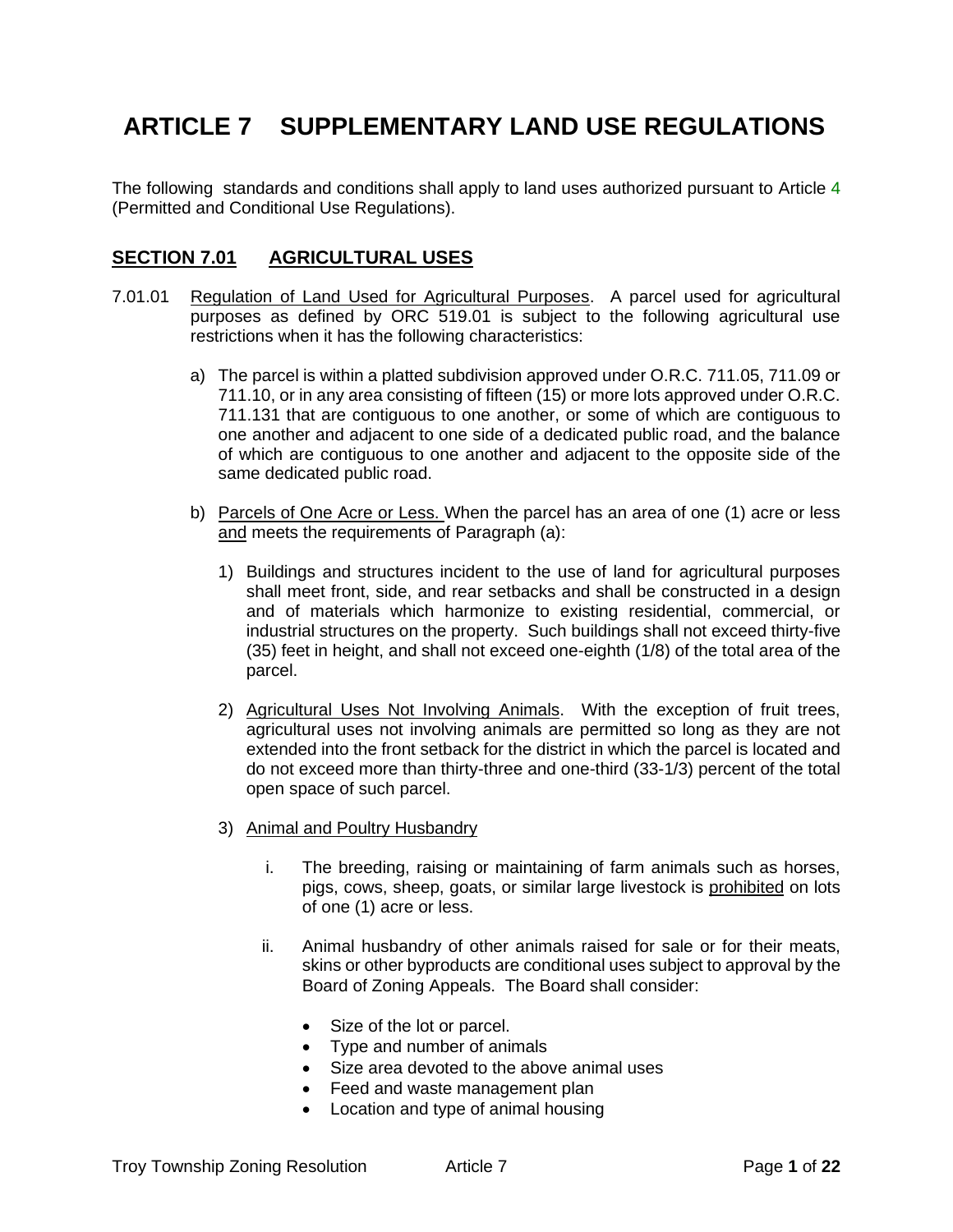- iii. Structures incident to housing farm animals shall not be permitted within fifty (50) feet of a dwelling or an adjacent property line.
- c) Parcels Greater than One Acre but Less than Five Acres. When the parcel has an area larger than one (1) acre but does not exceed five (5) acres and meets the requirements o[f Paragraph \(a\),](#page-0-0) agricultural uses are permitted subject to application for and approval of a conditional use permit therefore by the Board of Zoning Appeals:
	- 1) Building and structures accessory to the agricultural use of the property shall meet front, side, and rear setbacks for the district, shall not exceed thirty-five (35) feet in height, shall not exceed one-eighth (1/8) of the total area of the parcel.
	- 2) Animal and Poultry Husbandry. When at least thirty-five (35) percent of the lots of the subdivision are developed with at least one building, structure, or improvement that is subject to real property taxation or that is subject to the tax on manufactured homes under ORC 4503.06, dairying, pasturage and animal husbandry of animals raised for their meats, skins or other byproducts are conditional uses subject to approval by the Board of Zoning Appeals.
		- i.) The Board shall consider:
			- Size of the lot or parcel;
			- Type and number of animals;
			- Size area devoted to the above animal uses;
			- Feed and waste management plan;
			- Uses of adjacent properties;
			- Location and type of animal housing.
		- ii.) Farm animals or structures incident to housing farm animals shall not be permitted within fifty (50) feet of a dwelling or an adjacent property line
		- iii.) Any dairying and animal and poultry husbandry which existed prior to thirty-five (35) percent of the lots being developed, shall be considered a nonconforming use of land and building or structures pursuant to ORC 519.19.
- 7.01.02 [Section 7.01.01](#page-0-1) does not apply to agriculture, buildings or structures and dairying and animal and poultry husbandry on lots greater than five (5) acres.
- 7.01.03 This provision excludes structures with incidental and minimal use for the above listed purposes and provides that structure is used primary for agricultural uses as defined in Section 2.02 of the definitions.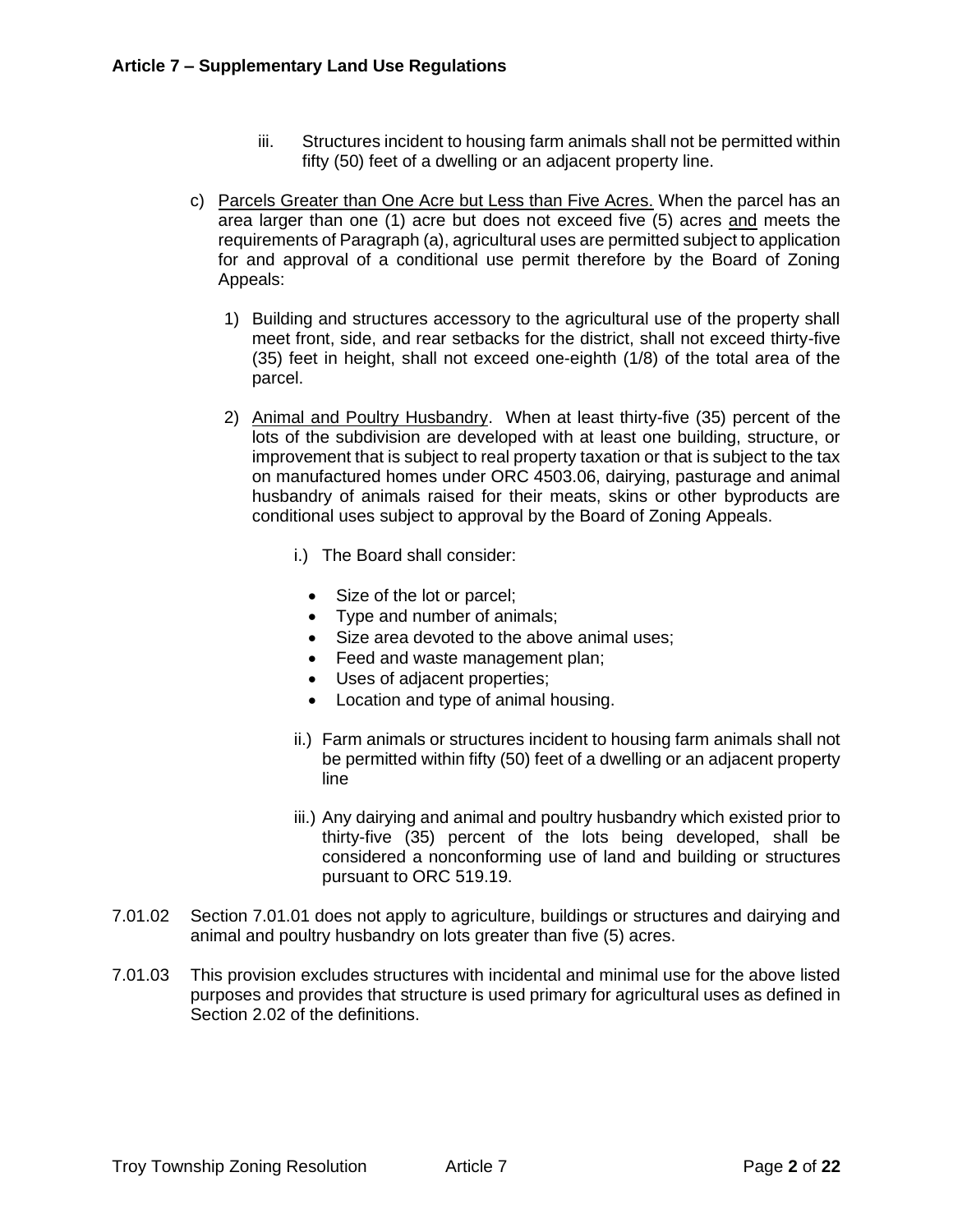## **SECTION 7.02 DISH ANTENNAS**

7.02.01 Any dish antenna in any Residential District:

- a) Shall be located toward the rear of the lot;
- b) Shall be at least ten (10) feet from any principal buildings;
- c) Shall have rear and side property line setbacks equal to or greater than the height of the proposed structure; and
- d) In the case of a corner lot, shall not project beyond the front yard required or existing on the adjacent lot.
- 7.02.02 Where a dish antennae is proposed to be independently supported, it shall not exceed fifteen (15) feet in height.
- 7.02.03 Where a dish antenna is proposed to be mounted on the roof of a building, it shall not extend more than fifteen (15) feet above the highest point of the roof of the building which it serves.

## **SECTION 7.03 EXTRACTION INDUSTRIES**

- 7.03.01 Removal. The removal of soil, sand and gravel, and or minerals shall not exceed twenty-five (25) percent of the total surface area of a parcel. All extraction industries in the removal of products shall meet the requirements of Surface Mining and Reclamation 1514.10 ORC.
- 7.03.02 Refilling. The refilling of an area which has been excavated for the extraction of soil, sand and gravel shall be considered waste disposal and shall meet the requirements set forth by the Wood County Board of Health for solid waste disposal under 3734.05 ORC.

## **SECTION 7.04 FARM MARKETS**

- 7.04.01 General. Farm markets shall be permitted where fifty (50) percent or more of the gross income received from the market is derived from produce raised on farms owned or operated by a market operators within a normal crop year.
- 7.04.02 Building. The maximum area of any building, structure, or produce stand used for produce sale or storage shall be two hundred (200) square feet. There shall not be more than one (1) such structure per lot.
- 7.04.03 Setback. To allow for safe ingress and egress of vehicles and temporary parking, no building, structure, produce stand, or vehicle used for produce sale or storage shall be closer than twenty (20) feet of any road right-of-way. All other required setbacks for the Zoning District shall be maintained.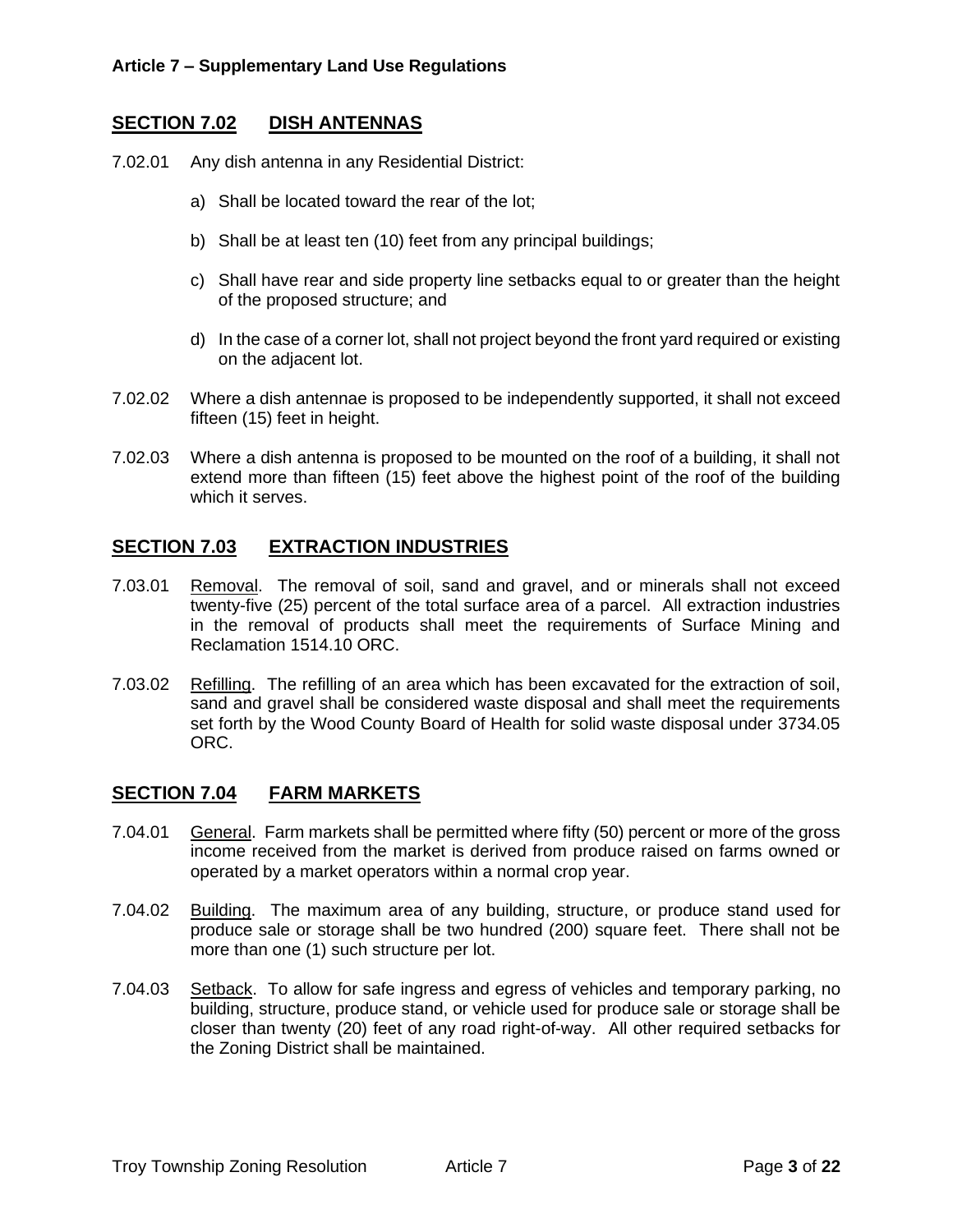- 7.04.04 Access Management. Farm Markets shall conform to access management requirements as required by ODOT along state routes or Wood County Access Management Requirements.
- 7.04.05 Parking. Adequate off-street parking shall be provided for a minimum of four (4) vehicles. Farm Markets which offer drive-through service shall provide a minimum of four (4) vehicle stacking spaces. Off-street parking areas and access drives shall be maintained in an all-weather, dust-free condition.
- 7.04.06 No offensive noise, vibration, smoke, dust, odors, heat or glare shall be produced.

## **SECTION 7.05 FARM RECREATION ENTERPRISE**

- 7.05.01 General Requirements
	- a) All proposed Farm Recreation Enterprises will require a conditional use permit from the Board of Zoning Appeals.
	- b) All proposed Farm Recreation Enterprises shall submit a site plan in conformance with Section 13.04 (Site Plan Review) when making application for the Conditional Use Permit.
	- c) The applicant must assure that the proposed activity will not disrupt the neighboring property owners or tenants.
	- d) A Farm Recreation Enterprise will be temporary in duration (two years or less). An extension of a duration equal to but not greater than the initial permit period may be granted by the Zoning Inspector; provided notice of such requests for extension shall be mailed at the applicant's expense, to adjacent property owners an if any of said owners object to granting of said extension, within thirty (30) days of mailing, then the Board of Zoning Appeals shall conduct a public hearing to consider said request for an extension.

## <span id="page-3-0"></span>**SECTION 7.06 FENCING**

- 7.06.01 General
	- a) No fence shall be allowed within the required road right-of-way.
	- b) Fences in an "A-1" or "R" District may not exceed four (4) feet in height in the required front yard nor exceed six (6) feet in height in any remaining yards.
	- c) Fences in a "C" or "I" District may not exceed four (4) feet in height in the required front yard nor exceed seven (7) feet in height in any remaining yards except as required under Section 8.02 (Landscape Buffer Strips Required).
	- d) Fences may be placed on the property line provided that fences are placed no closer than two (2) feet to a fire hydrant.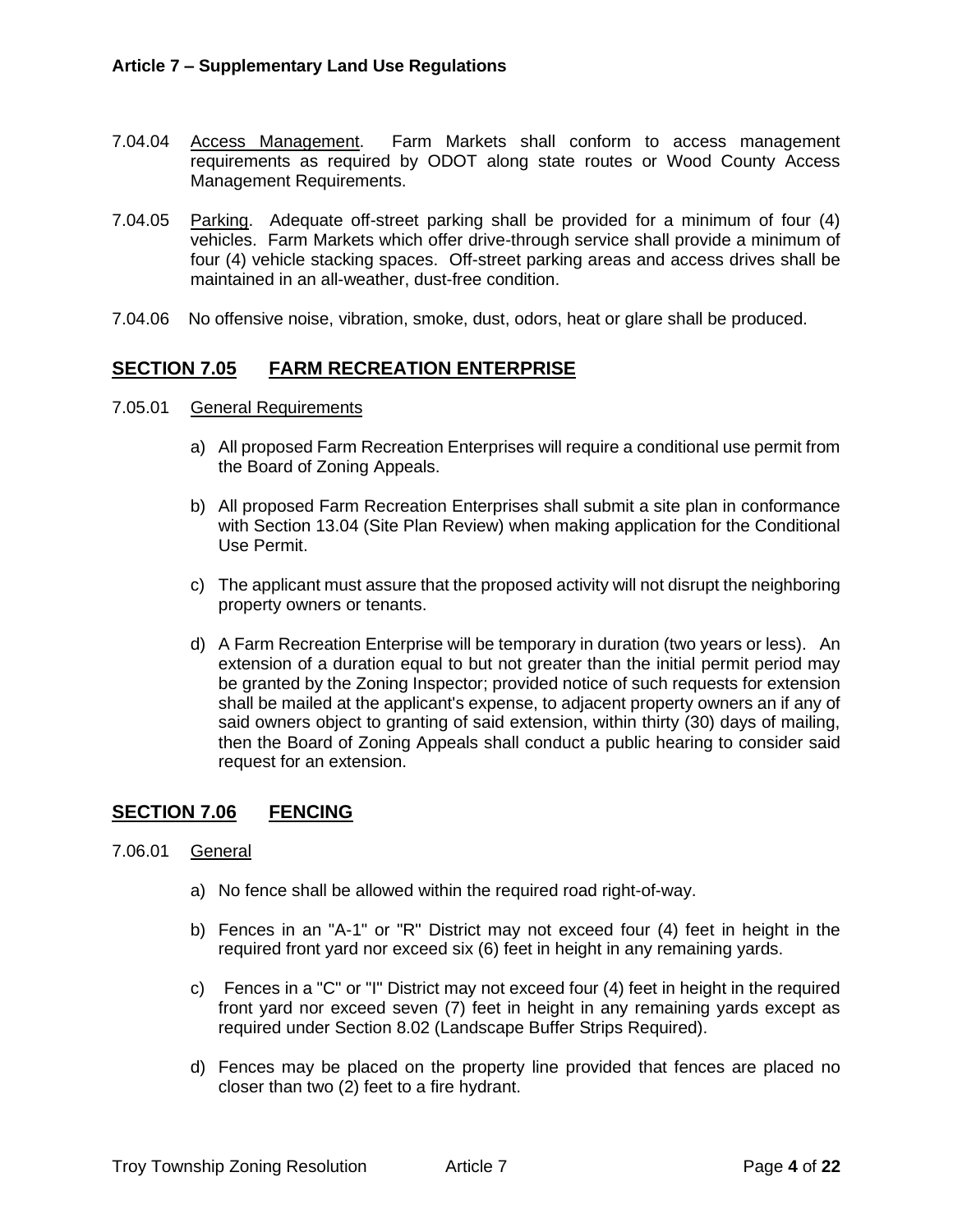7.06.02 Corner Lot. No fence, structure or planting screens shall be created or maintained within thirty (30) feet of the corner (point of intersection of the two (2) streets rights-of-way) at a height exceeding two (2) feet above curb or street grade.

# **SECTION 7.07 GROUP HOME REGULATIONS**

It is the purpose of this Section to regulate the location, operation, and maintenance of group homes, as defined herein. It is the intent of the Township to provide for the assimilation of these homes in stable and suitable neighborhoods so that the living environments of their residents are conducive to the well-being of their residents. Group homes shall comply with the following criteria:

- 7.07.01 Licensing. No group home shall be established, operated or maintained on any premises unless authorized by the issuance of a Zoning Permit in accordance with the provisions of the Zoning Resolution. In addition, a group home shall not be permitted to be constructed or operated until the agency, or institution operating such a home meets the certification, licensing, or approval requirements of the appropriate State or County and local certifying agencies.
- 7.07.02 Building, Fire, Health and Safety Standards. A group home shall meet building, fire, health and safety standards as set by State and local laws and regulations applicable to such a facility.
- 7.07.03 Types of Dwellings. Group homes shall be established in detached single-family dwellings, two-family, multiple family dwellings, or structures, or portions thereof, converted entirely to group home use.
- 7.07.04 Residential Character. All group home structures in residential districts shall maintain a residential character and remain unaltered from its residential character. The design of a proposed new structure and any proposed remodeling of existing structures shall be feasible for permitted uses in the district in the event that the group home is discontinued, and will not be detrimental to the area because of substantial differences in exterior design or site development.
- 7.07.05 Off-Street Parking. Group homes must ensure that adequate off-street parking is provided for hired or volunteer staff in addition to the requirements of Section 9.03.03 (Minimum Parking Spaces Required).
- 7.07.06 Signage. No signs shall be erected by group homes for the purposes of identification except a permitted street address sign.
- 7.07.07 Separation. In order to limit the excessive concentration and to reduce any negative impact on neighborhoods within the Township, no group home shall be permitted within eight hundred (800) feet of the boundary lines of the property on which another group home in the Township is located.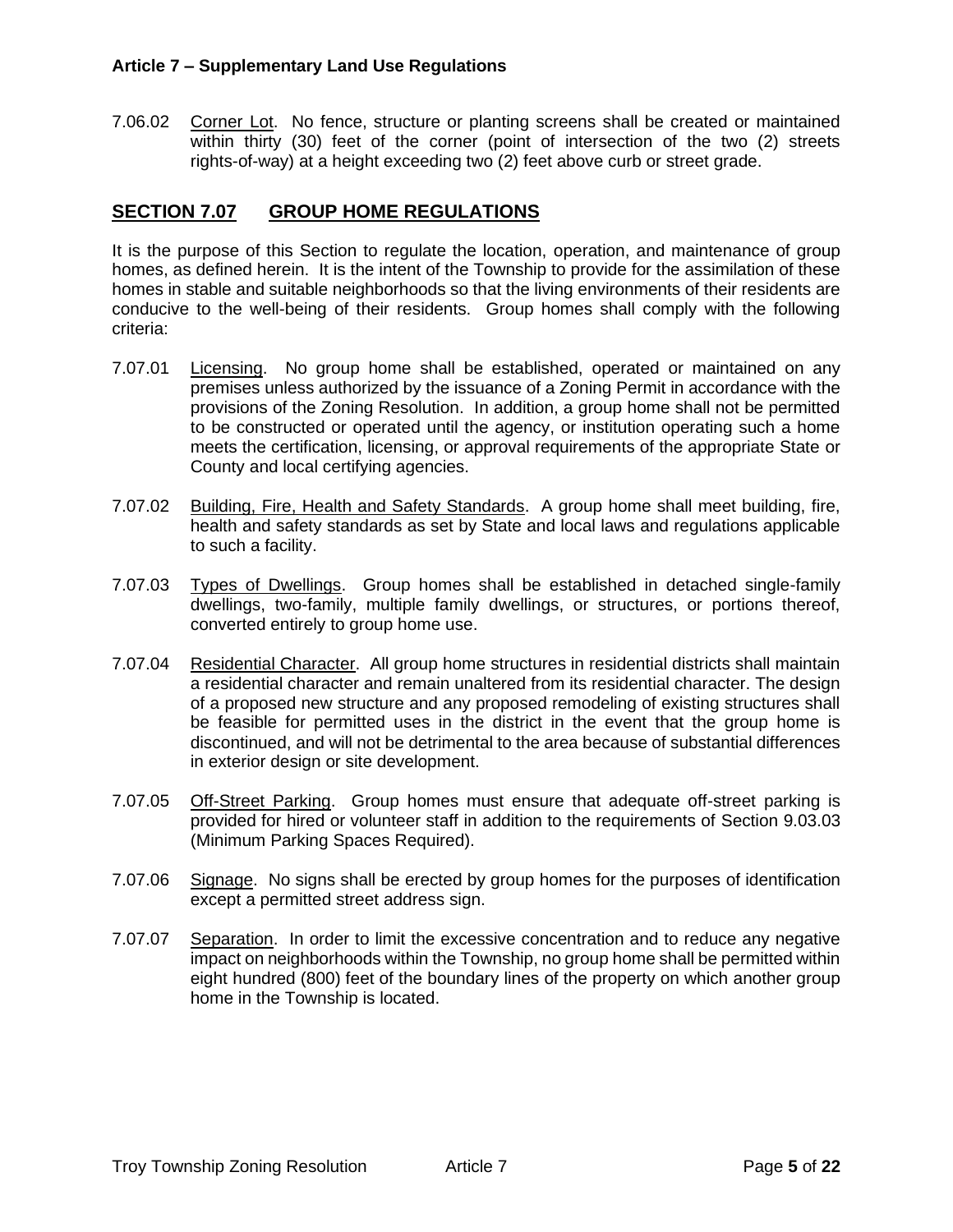# **SECTION 7.08 HOME PROPERTY BUSINESS** <sup>1</sup>

7.08.01 General Requirements. Generally, residential uses shall be separate from commercial or other nonresidential uses. However, Troy Township recognizes that some nonresidential uses in a home are desirable. The home property business may be allowed as a conditional use requiring Zoning Board of Appeals approval in all residential and agricultural districts where it is clearly incidental and secondary to the use of the property for residential purposes, and does not change the character thereof. The home property business shall be subject to the following conditions:

- 1) Permit Required
	- a) No Home Property Business shall be permitted until an application for a Home Property Business Conditional Use Permit is reviewed and approved by the Zoning Board of Appreals.
	- b) A Home Property Business Conditional Use Permit shall be issued only to a resident of the premises in which the Home Property Business is to be conducted. If the resident rents the premises, the resident shall provide evidence of written permission from the premises' owner as part of the the permit application.
	- c) Home Property Business Conditional Use Permits shall not be transferable, shall not run with the land, and shall expire upon the sale, transfer, or lease of the property to a new owner or tenant.
- 2) Prohibited Home Property Business

The following uses and activities shall not be permitted as or conducted as a Home Occupation/In the Home Business:

- a) Funeral Homes
- b) Hotels & Motels
- c) Professional offices of physicians, dentists, or other medical related services
- d) Vehicles or equipment sales/rental
- e) Veterinary facilities and/or small animal clinics
- 3) The use of the dwelling unit for the Home Property Business shall be clearly incidental and subordinate to its use for residental purposes by its occupants.
- 4) No more than two (2) persons other than members of the family residing on the premises shall be engaged in such occupation.
- 5) There shall not be a change in the outside appearance of the building or outside storage appearance of the building or premises.
	- a) No outside activity or operations or outside storage of stock-in-trade or other materials incidental to the home occupation.
	- b) One (1) non-illuminated sign Refer to Section 10 of the Resolution regarding signs

<sup>1</sup> amended 8/22/2012 by Resolution 12-2012 (effective 9/21/2012)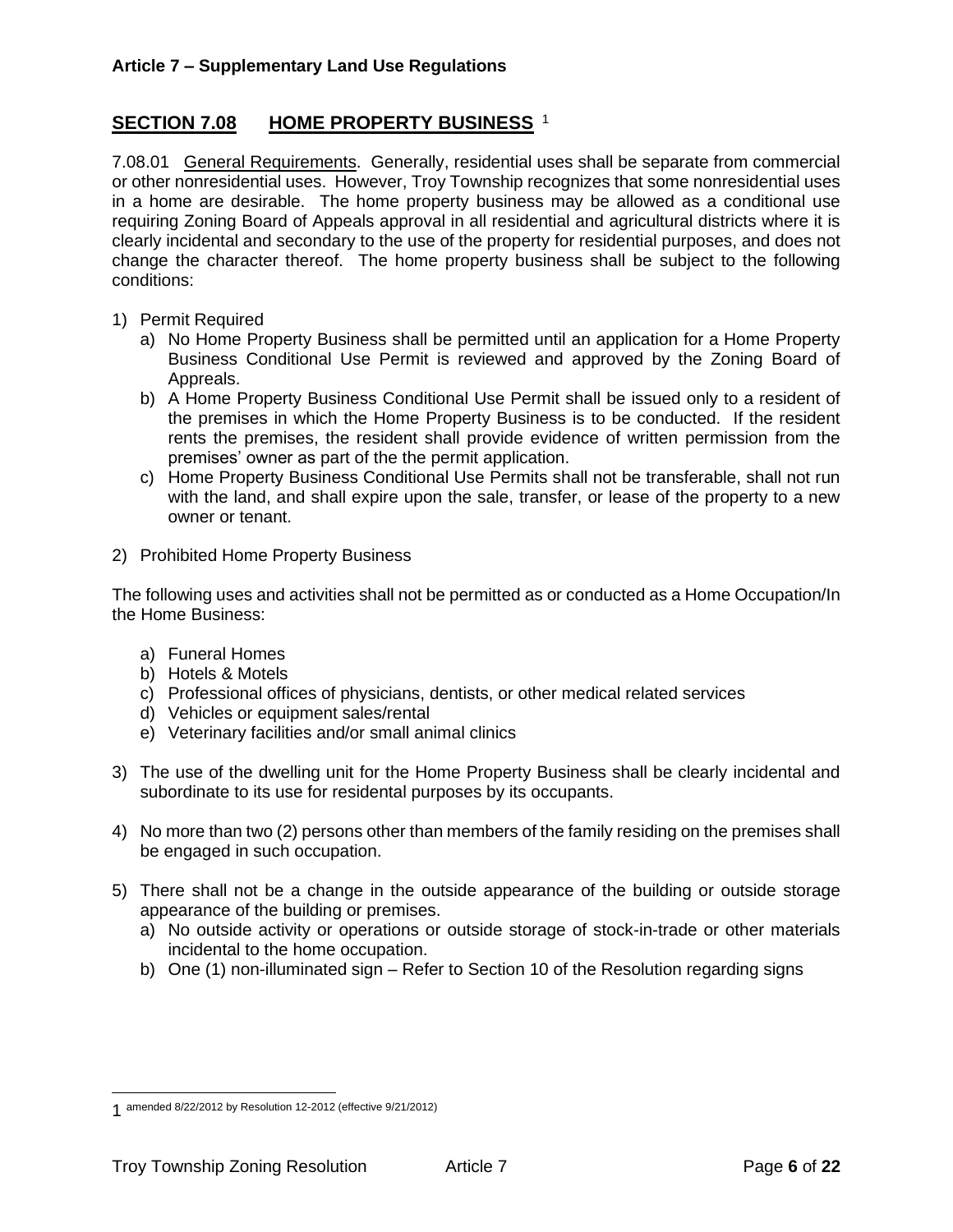- 6) Parking
	- a) A Home Property Business shall provide off-street parking area adequate to accommodate all needs created by Home Property Business in addition to the requirements for the principal use of the premises.
	- b) Required off-street parking to service the Home Property Business shall not be permitted in the front yard of the dwelling, other than the driveway.
- 7) Traffic Impact

 A Home Property Business shall not generate traffic in greater volumes than would normally be expected for agricultural or residental area.

8) No equipment or process shall be used in such home occupation which is noxious, offensive, or hazardous by reason of hours of operation, vehicular traffic, generation or emission of noise, vibration, smoke, dust or other particulate matter, glare, fumes, odors, heat, humidity, radiation, or electrical interference detectable to the normal senses of the lot. In the case of electrical interference, no equipment or process shall be used which creates visual or audible interference in any radio or television receivers off the premises, or causes fluctuations in line voltage of the premises.

## **SECTION 7.09 KENNELS**

- 7.09.01 General Requirements
	- a) Minimum lot area shall be two (2) acres.
	- b) Buildings, pens or enclosures used for short term commercial boarding of dogs and cats shall be a minimum of fifty (50) feet from all property lines and/or any dwelling unit.
	- c) Suitable fencing or landscaping shall be installed around pens and/or enclosures used for short term commercial boarding of dogs and cats.
	- d) Hours of operation shall be between 8:00 a.m. and 7:00 p.m. for all days of the week.
	- e) Advertising signs shall be in accordance with Article 10 (Signs).
	- f) On-site parking shall be provided in accordance with Article 9 (Off-Street Parking and Loading).

## **SECTION 7.10 OPEN STORAGE AND DISPLAY OF MATERIAL AND EQUIPMENT**

The open storage and display of material and equipment incident to permitted or conditional nonresidential uses shall be permitted provided the area used for open storage and display is screened by means of walls, fences or plantings. In no case shall this storage be maintained beyond the front building line. Walls or fences shall be a minimum of four (4) feet in height without advertising thereon. Notwithstanding the requirements of Section 8.02 (Landscape Buffer Strip Required), in lieu of such wall or fence, a strip of land not with an evergreen hedge or dense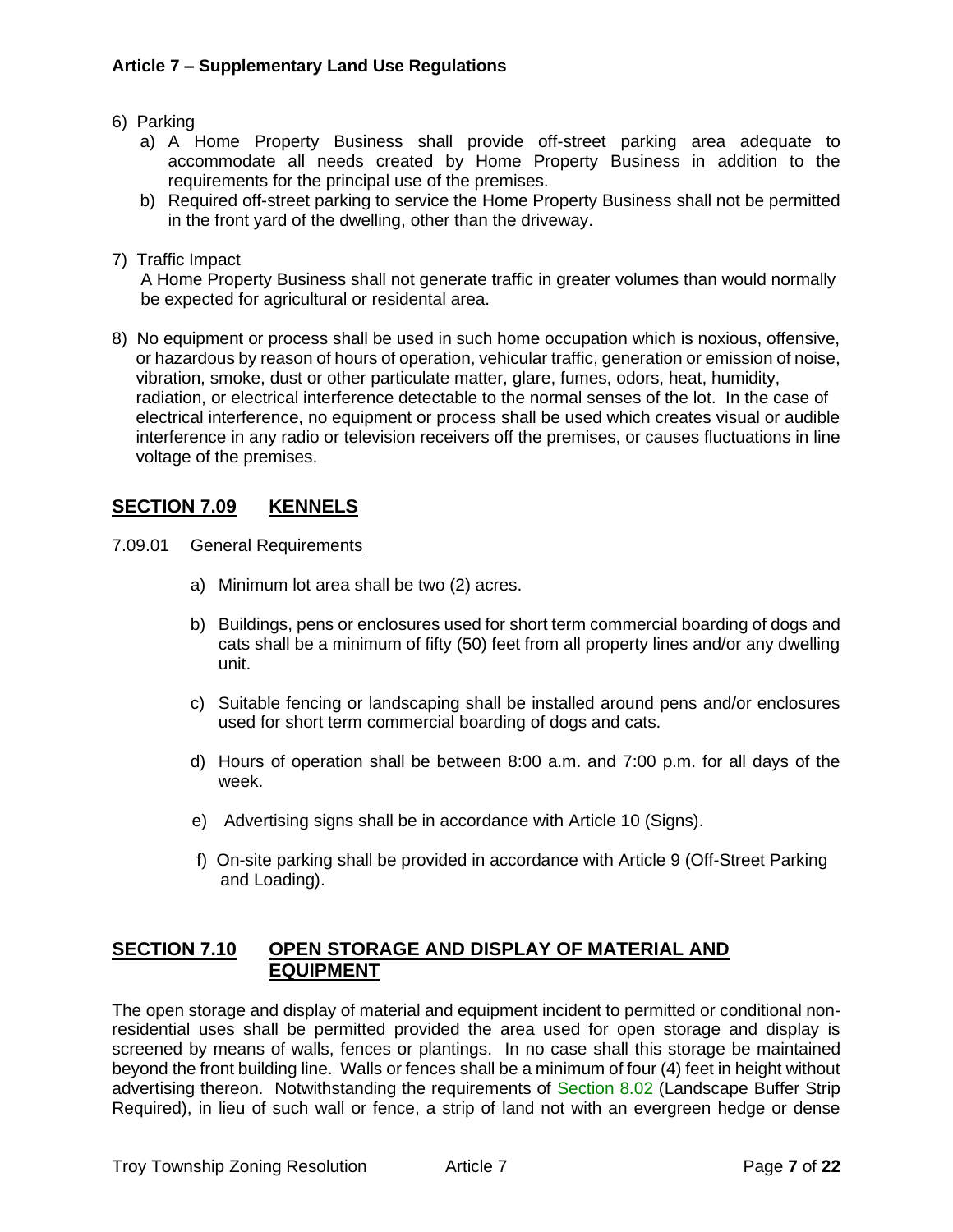planting of evergreen shrubs not less than four (4) feet in height at the time of planting may be substituted.

# **SECTION 7.11 PONDS AND BORROW PITS**

- 7.11.01 Pond Applications
	- a) All ponds are a permitted accessory use and require a zoning permit. The Zoning Inspector shall inspect ponds as provided in Section 1302.06. A pond plan shall be submitted to the Troy Township Zoning Inspector.

Ponds are now a permitted use not a conditional use. <sup>2</sup>

b) Delete <sup>3</sup>

#### 7.11.02 Pond Area and Design Requirements

- a) Ponds other than ponds which are aesthetic landscape features shall only be located on lots that meet or exceed two (2) net acres of land.
- b) *Setbacks*
	- 1) A pond shall have sixty (60) feet minimum setback from any roadway right-of-way centerline or behind the front building line whichever is greater.
	- 2) A minimum setback of twenty (20) feet from all property lines.<sup>4</sup>
	- 3) A pond shall be located no closer than fifty (50) feet to a septic tank, or leach field. Pond location and related redistribution of extracted soil, shall be in compliance with the Wood County Health Regulations for on-site septic disposal.
- c) Minimum pond surface area shall be one-third (1/3) acre. Maximum surface area shall not exceed twenty-five (25) percent of the net acreage of the parcel. <sup>5</sup>Aesthetic landscape ponds shall not exceed (two hundred) 200 square feet in water surface area.
- d) The side slope of the pond shall be horizontal to vertical as a ratio of three-to-one (3:1) except where a beach is desired. This ratio shall be maintained to a minimum depth of ten  $(10)$  feet.  $6$
- e) Beach areas may be sloped no less than at a horizontal to vertical ratio of ten-to-one (10:1) and shall not exceed twenty-five (25) percent of the pond surface area.

<sup>2</sup> Amended 11/11/2015 by Resolution 08-2015 (effective 12/11/2015)

<sup>3</sup> Amended 2/12/2001 by Resolution 1-2201 (effectiver 3/14/2001 & amended 11/11/2015 by Resolution 8-2015 (effective 12/11/2015)

<sup>4</sup> Amended 1/08/2014 by Resolution 01-2014 (effective 2/07/2014)

<sup>5</sup> Amended 2/12/2001 by Resolution 1-2001 (effective 3/14/2001)

<sup>6</sup> Amended 1/08/2014 by Resolution 01-2014 (effective 2/07/2014)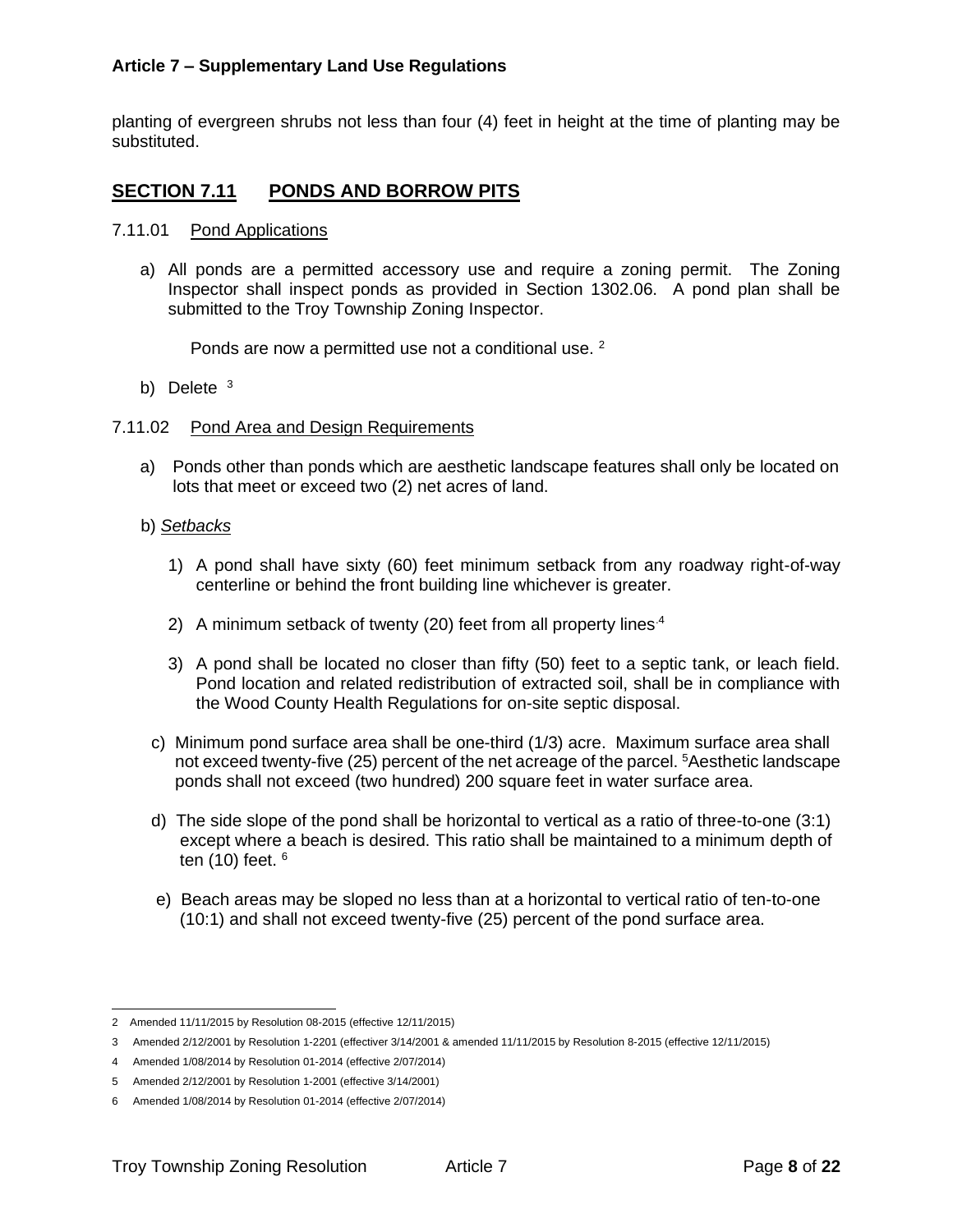- f) Embankment, earth berm, or disturbance from pond construction shall not be highter than six (6) feet from the original undisturbed grade level. Fill dirt may be hauled off site. The natural grade of land shall remain undisturbed within fifiteen (15) feet of any property line. 7
	- g) To prevent adverse effects of drainage to adjoining properties, a drainage system shall be installed to accommodate overflows and surface drainage from pond development, then diverted to a suitable outlet or drainage ditch. Tile Lines encourntered in construction should be properly removed and rerouted around the pond.8
	- h) All ponds in an "R" District must be enclosed by a fence in accordance with [Section 7.06](#page-3-0) (Fencing). If a pond proposed for other districts is deemed to pose a safety hazard because of the density of development in the vicinity of the parcel, the Township may require fencing be installed as specified under [Section 7.06](#page-3-0) (Fencing).
	- i) All proposed ponds shall conform to the additional requirements of:
		- 1) Natural Resources Conservation Service (NRCS) specifications and recommendations for ponds.9
		- 2) Section 5.03 (General Performance Standards);
	- j) *Refilling*. The refilling of an area which has been excavated for the development of a pond shall be considered waste disposal and shall meet the requirements as set forth by the Wood County Board of Health for solid waste disposal under 3734.05 O.R.C.
	- k) Seed exposed soil areas to a common lawn mixture.10
	- l) Maintenance: After completion, a pond shall be properly maintained and supervised by the property owner so that it will not become danger or nuisance to area resident. <sup>11</sup>

<sup>23</sup> Amended 1/08/2014 by Resolution 01-2014 (effective 2/07/2014) diagram on next page

<sup>7</sup> Amended 01/08/2014 by Resolution 01-2014 (effective 2/17/2014)

<sup>8</sup> Amended 1/08/20104 by Resolution 01-2014 (effective 2/07/2014)

<sup>9</sup> Amended 1/08/2014 by Resolution 01-2014 (effective 2/07/2014)

<sup>10</sup> Amended 1/08/2014 by Resolution 01-2014 (effective 2/07/2014)

<sup>11</sup> Amended 1/08/2014 by Resolution 01-2014 (effective 2/07/2014)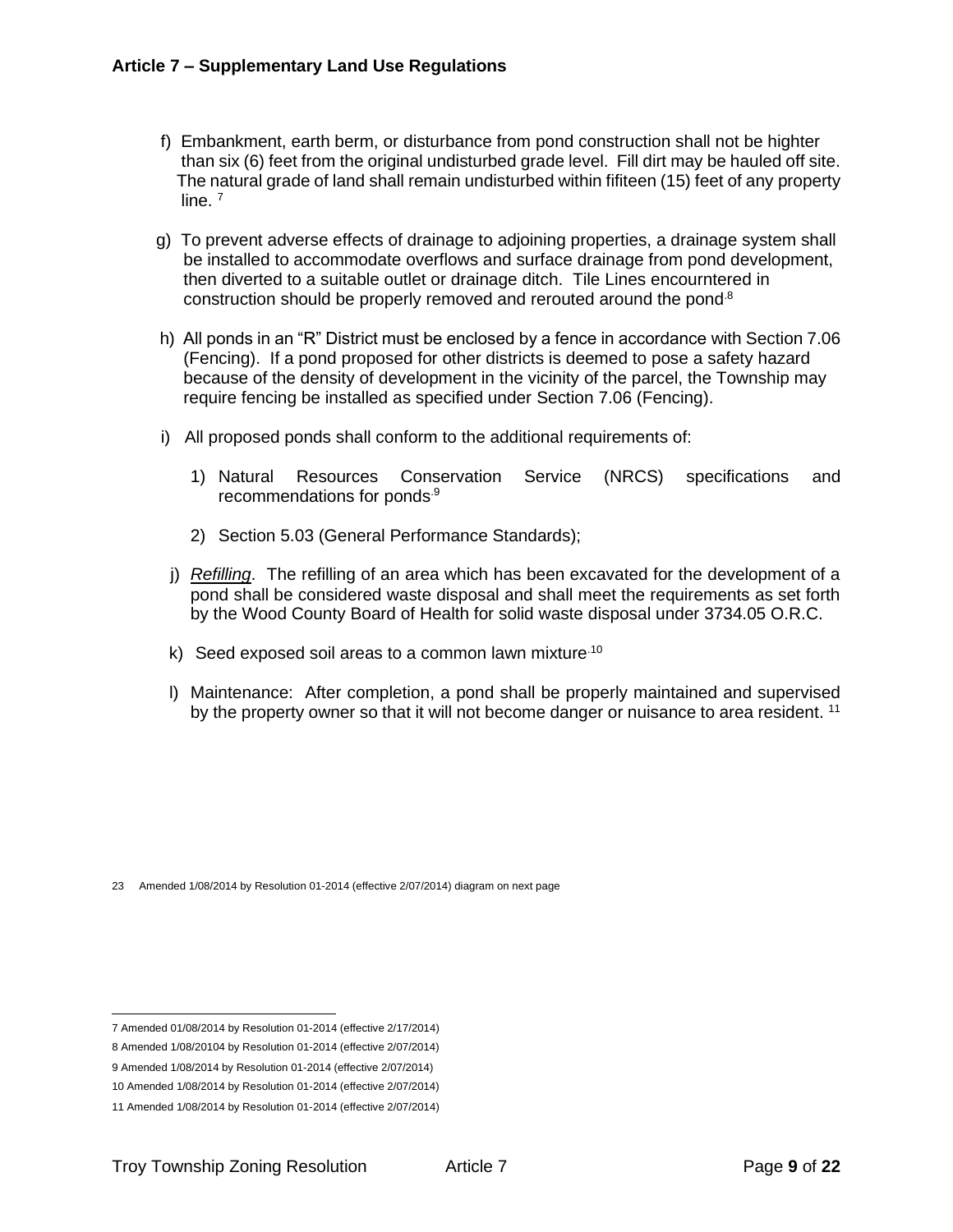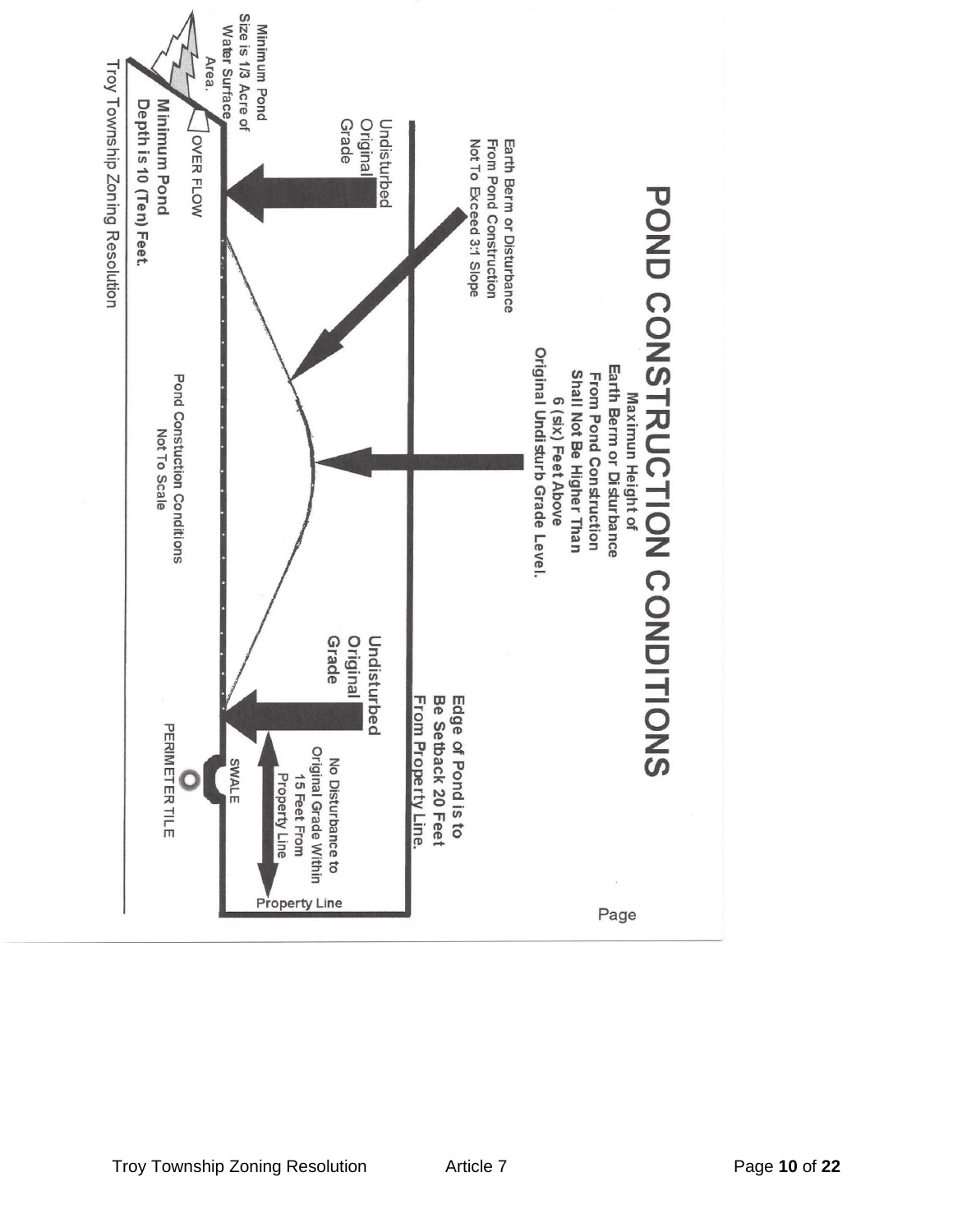7.11.03 Borrow Pits.<sup>12</sup> Ponds created from borrow pits dug for major highway purposes shall be subject to the pond requirements set forth herein, except as follows:

- a) A borrow pit shall have a minimum one hundred (100) foot setback from any road rightof-way;
- b) A borrow pit shall have a minimum thirty-five (35) foot setback from all side and rear property lines;
- c) A borrow pit shall have a minimum three-to-one (3:1) slope;
- d) Any borrow pit shall in no way contain any construction waste and/or unwanted construction materials or any clean or unclean hard fill.

## **SECTION 7.12 SERVICE STATION CANOPIES**

- 7.12.01 Service station canopies shall be no closer to the right of way or property line than ten (10) feet.
- 7.12.02 No additional signage shall be permitted on the vertical support member of the canopy.
- 7.12.03 All advertising and exterior lights shall be shielded and no direct source of illumination shall be visible beyond the lot line.

## **SECTION 7.13 SEWAGE SLUDGE DUMPING AND/OR SPREADING**

The dumping and/or spreading of sewage sludge, industrial sludge, and any by product of the treatment of sewage or industrial waste is prohibited within the Township, except the limited spreading of non-toxic sludge available for legitimate agricultural uses "within agronomic standards set by the State of Ohio and the Ohio EPA".

## **SECTION 7.14 SEXUALLY ORIENTED BUSINESSES**

7.14.01 Purpose. Additional regulations are imposed upon sexually oriented businesses to:

- 1) preserve and protect the public health, safety and welfare;
- 2) prevent the spread of communicable or sexually transmitted diseases;
- 3) reduce and eliminate the negative impact that sexually oriented uses may have on property values and the character and quality of residential neighborhoods;
- 4) prevent sexually oriented businesses from diminishing or destroying the use of public facilities, particularly facilities expected to be used by children or used for religious purposes, etc.

<sup>12</sup> amended 2/9/2005 by Resolution 1-2005 (effective 3/11/2005)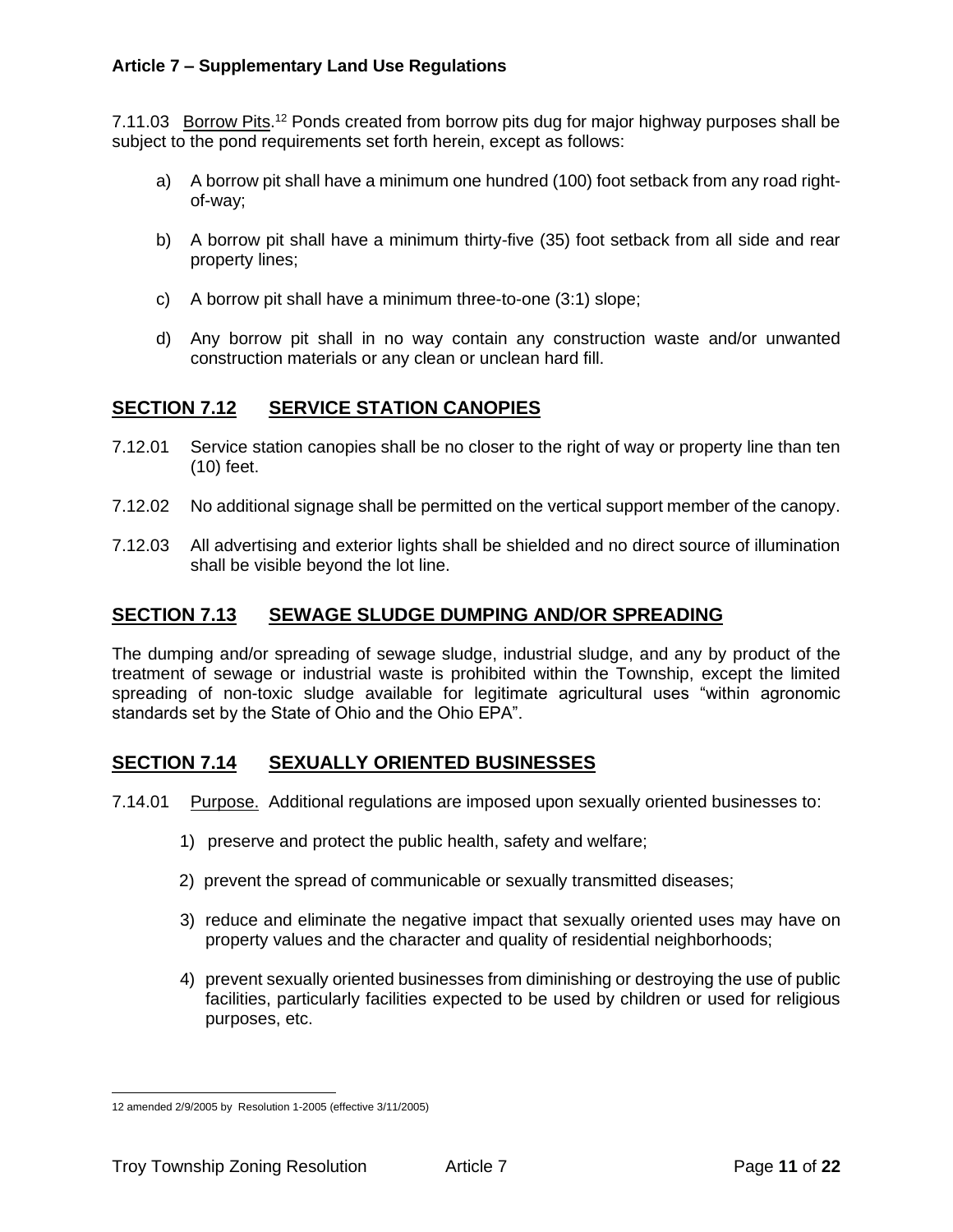These regulation are not adopted for the purpose of restricting or prohibiting protected speech associated with sexually oriented business land uses. The Supreme Court, lower federal courts, and the Ohio General Assembly have recognized a number of possible secondary effects of sexually oriented businesses. From this body of findings and from various other police reports, testimony, newspaper reports, and other documentary evidence, the Troy Township Board of Trustees find there is convincing evidence that sexually oriented businesses, because of their very nature, lead to the following undesirable secondary effects:

- a) Decline of character and property values of a community's surrounding businesses and the adjacent residential neighborhoods and quality of life.
- b) Increase of crime (e.g., prostitution, drug sales), particularly in the overnight hours.
- c) Spread of disease, particularly sexually transmitted diseases and degeneration of the social and moral order. The Troy Township Board of Trustees] finds that sexually oriented businesses are frequently used for unlawful sexual activities, including prostitution and sexual liaisons of a casual nature.
- d) Harm to children. The Township Trustees and Zoning Commission have reviewed secondary effect studies by various cities. Given the documented harmful secondary effects of sexually-oriented businesses on adjacent neighborhoods and specific land uses, the following specific, reasonable, and uniform regulations have been developed to protect the residents of the Township.

The Troy Township Board of Trustees recognizes that state and federal law prohibits the distribution of obscene materials and expects and encourages state law enforcement officials to enforce state obscenity statutes against any such illegal activities in this state, but has additionally determined that current local zoning and other locational criteria do not adequately protect people of the Township and that expanded regulation of sexually oriented businesses is necessary. It is not the intent of the Troy Township Board of Trustees to suppress or deny, or authorize the restriction or denial of, access by adults to sexually oriented materials protected by the First Amendment, or to deny, or authorize the denial of, access by the distributors and exhibitors of sexually oriented materials to their intended market, but rather to enact content-neutral statutes that address the secondary effects of sexually oriented businesses as a legitimate and reasonable means of accountability to minimize and control these adverse effects by regulating sexually oriented businesses in the specified manner.

#### 7.14.02 Applicable Land Uses

- a) *Permitted Uses.* Sexually oriented businesses permitted within the Township, as authorized in Article 4 (Permitted and Conditional Use Regulations), are limited to sexually oriented cabaret/motion picture theaters, sexually oriented media/novelty stores, and sexually oriented drive-in motion picture theaters. [See Article 2 (Definitions).
- b) *Prohibited Uses.* Sexually oriented establishments that involve any unlawful activity, such as prostitution as defined by the State of Ohio, or "sexually oriented obscenity," as defined in Article 2 (Definitions), are prohibited. "Sexually oriented touching and encounter businesses" are prohibited, including "sexually oriented motels," "sexually oriented nude encounter centers," "sexually oriented spas such as massage parlors not operated by medical professionals or certified massage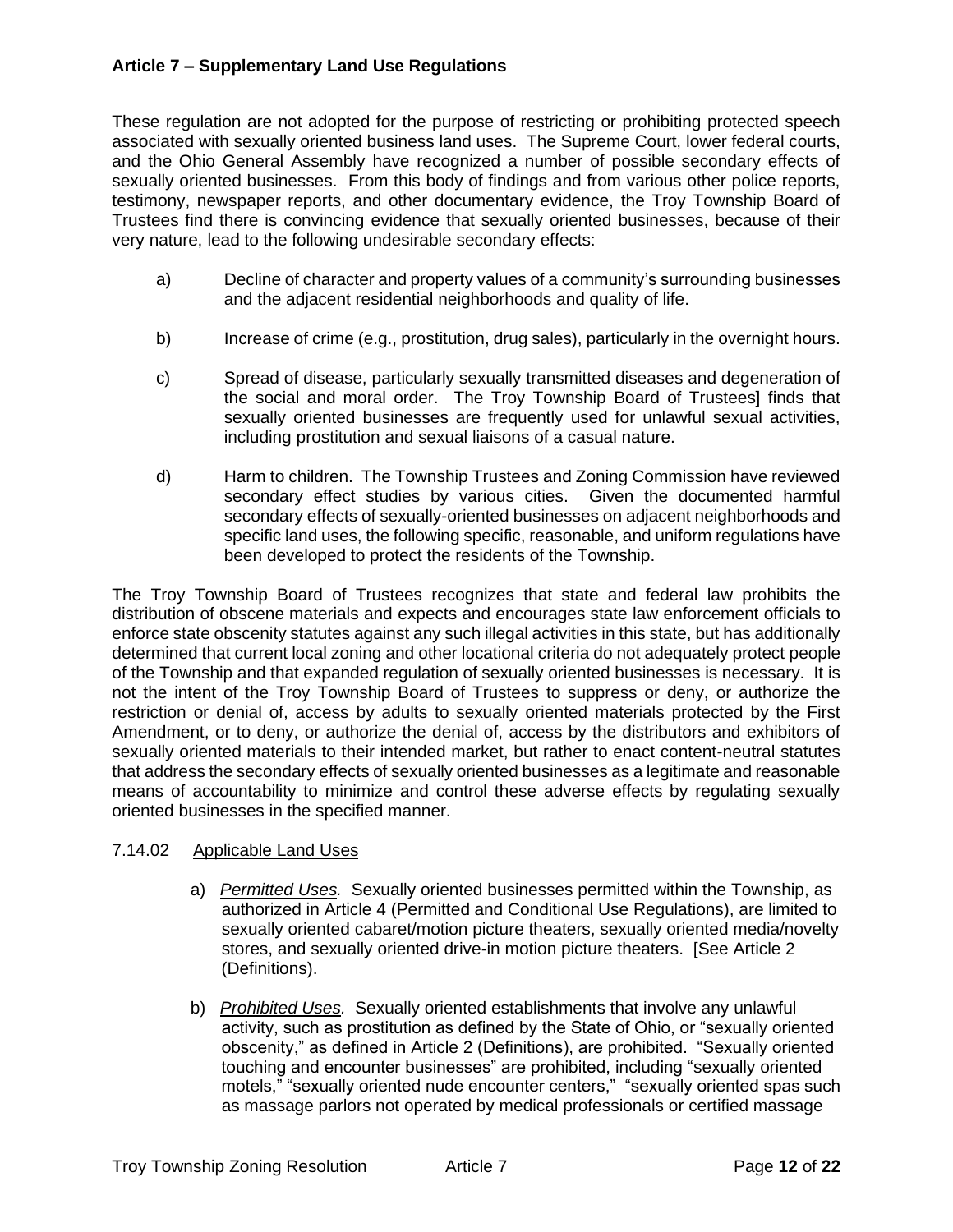therapists," and "sexually oriented viewing booths." [See Article 2 (Definitions).]

- c) *Accessory or Second Principal Uses*. A sexually oriented business use may not be an accessory use. Two (2) or more sexually oriented business uses may not be located on the same premises or on the same lot.
- d) *Obscenity*. It shall be prohibited for a person to knowingly or intentionally display or depict "sexually oriented obscene material," as defined herein, in any establishment or land use in the Township.
- e) *Sexual Touching and Encounter Activities*. It shall be prohibited for a performer at a commercial establishment while displaying "sexual anatomical areas" or performing "sexual activities" to intentionally touch a patron or customer or the clothing of a patron or customer. Such performers shall maintain a distance of at least six (6) feet from patrons or customers at all times.
- f) *Gambling*. No sexually-oriented business establishment games, machines, tables, or implements shall be used for gambling.
- 7.14.03 Standards. All applications for a permitted sexually oriented business shall be reviewed by the Zoning Inspector for compliance with the purposes, permissible uses, and standards contained in this section. Approval or denial of the application shall require explicit legal advice from the Township legal advisor. If Township regulations in this section overstep constitutional provisions interpreted by applicable case law, the Township shall be given a reasonable opportunity to update its Zoning Code. A sexually oriented business shall comply with the following standards:
	- a) Age Restrictions
		- 1) No person under the age of eighteen (18) years shall be admitted to or employed by a sexually-oriented business.
		- 2) No person under the age of eighteen (18) years shall be allowed or permitted to purchase or receive, whether for consideration or not, any sexually-oriented material or other goods or services at or from any sexually-oriented business establishment.
	- b) Required Separation of Uses. Measurement for the purpose of separation of land uses shall be made in a straight line, without regard to the intervening structures or objects, from the nearest point of a property line where a sexually oriented business is conducted, to the nearest property line of the protected district or premise. The presence of a municipal, township, or other political boundary shall be irrelevant for the purpose of calculating and applying the distance requirements of this section.
		- 1) No sexually oriented business shall be permitted in a location which is within one thousand five hundred (1,500) feet of another sexually oriented business.
		- 2) No sexually oriented business shall be permitted within a one thousand (1,000) foot radius of any bar, tavern, or other establishment regulated by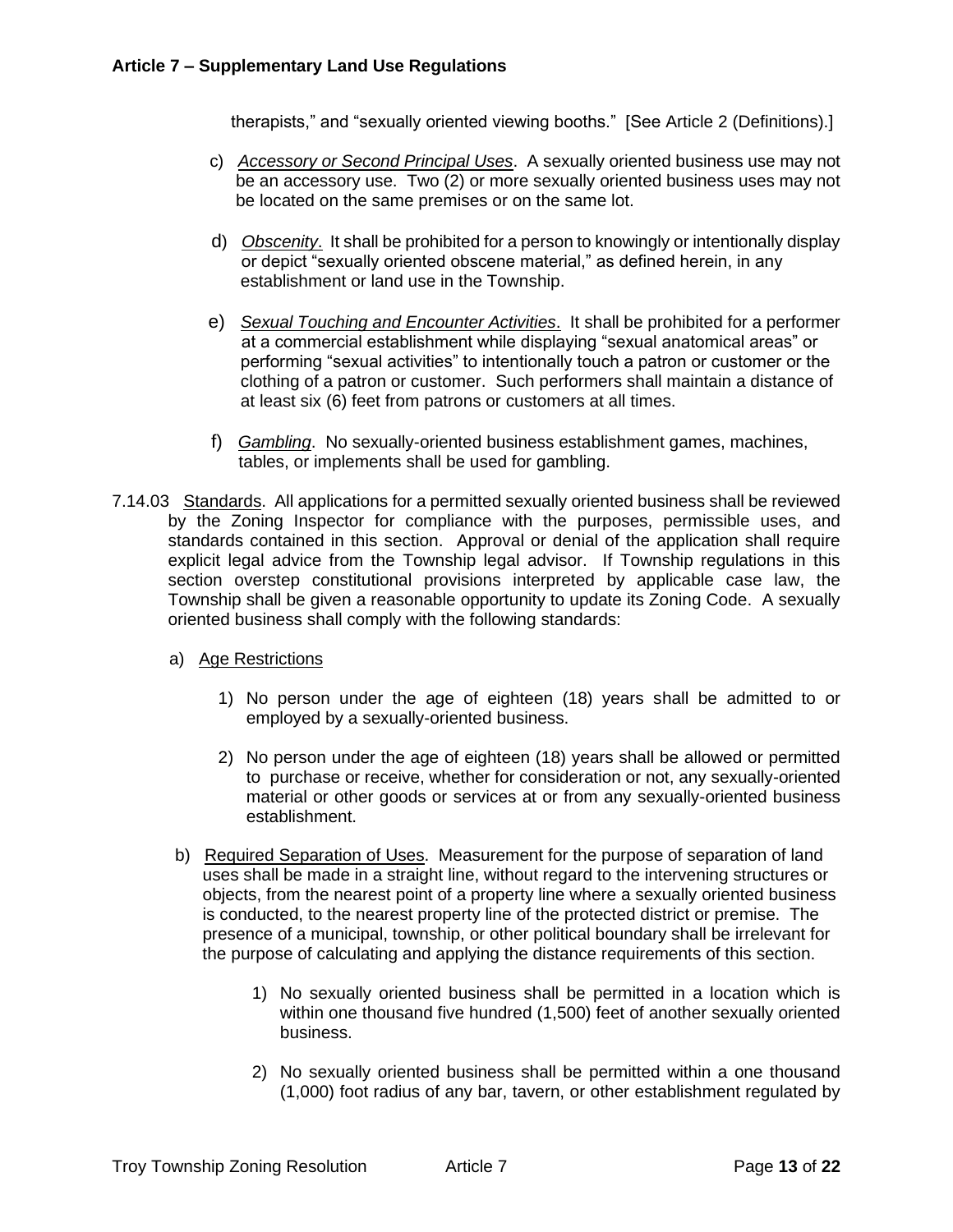the Ohio division of liquor control offering the sale of beer or intoxicating liquor for consumption on the premises in combination with live entertainment.

- 3) No sexually oriented business shall be permitted in a location which is within one thousand (1,000) feet of any place of public worship, any park or playground, or any school or other teaching facility or other social services facility or neighborhood center attended by persons under eighteen (18) years of age.
- 4) No sexually oriented business shall be permitted in a location which is within five hundred (500) feet of any residence or boundary of any residential district.
- c) External Visual Impact
	- a) All building openings, entries, windows, etc. for sexually oriented businesses shall be located, covered, or serviced in such a manner as to prevent a view into the interior from or audio impact on any public or adjacent privately-owned areas, sidewalk or street. For new construction, the building shall be oriented so as to minimize any possibility of viewing the interior or audio impact from any public or privately-owned areas.
	- b) *Landscaping Requirements*. All sexually-oriented businesses shall provide a buffer for the side and rear yards from adjacent residential districts or residential uses consisting of a six (6) foot masonry wall or solid fence.
	- c) *Signage*. Exterior identification signage is permitted in accordance with Article 10 (Signs). However, to limit exposure of sexual images to minors, no exterior signage shall include verbal or written messages, graphics, drawings, or other illustrations which publically display specified sexual anatomical areas or specified sexual activities.
- d) Other Regulations
	- 1) No animals, except seeing eye dogs required to assist the blind, shall be permitted at any time at or in any sexually-oriented business establishment.
	- 2) All restrooms in a sexually-oriented business establishment shall be equipped with standard toilets, sinks, and other traditional lavatory facilities. No sexually-oriented materials or live performances shall be provided or allowed at any time in the restrooms of a sexually-oriented business establishment. Separate male and female restrooms shall be provided for and used by sexually-oriented business establishment employees and patrons.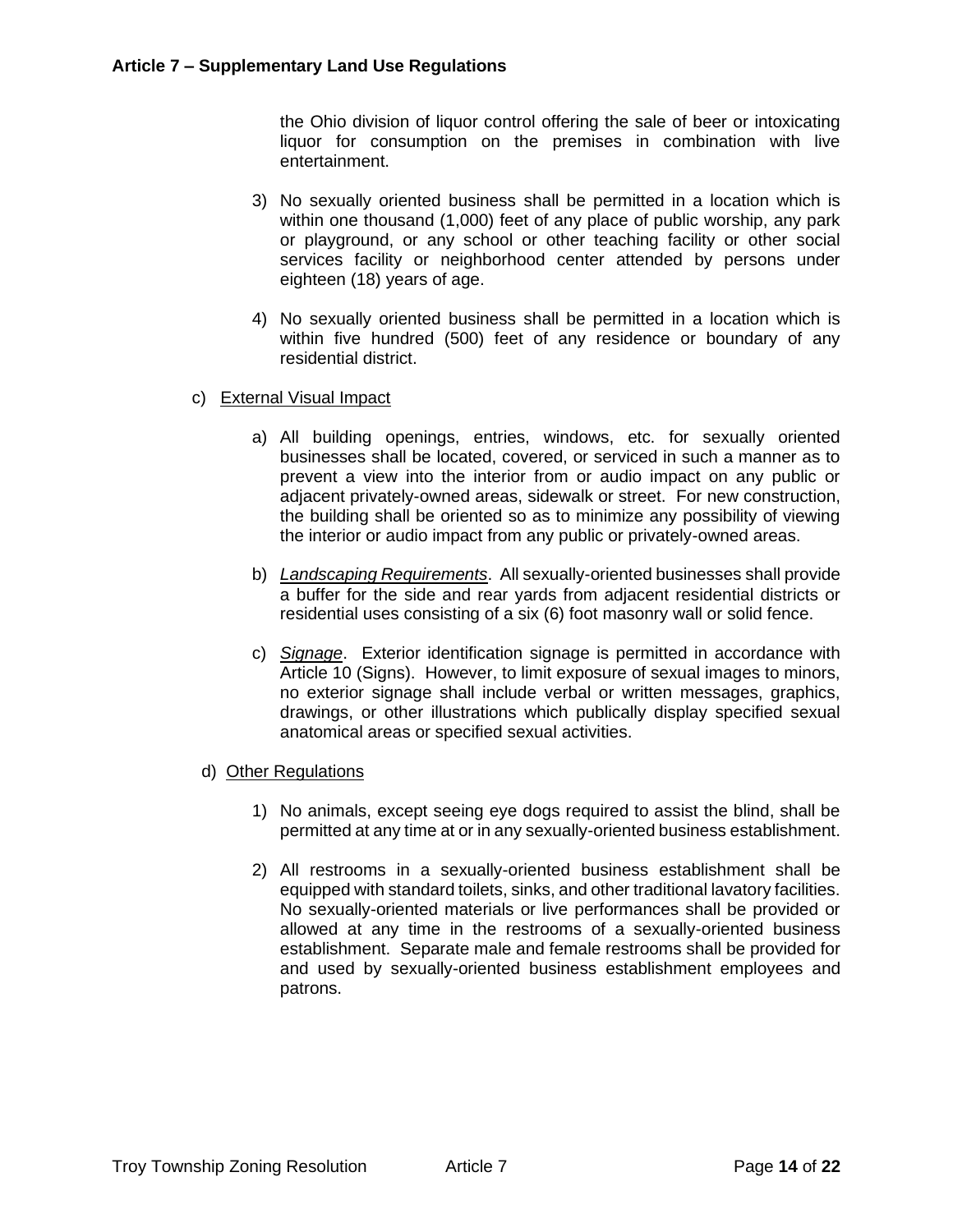## **SECTION 7.15 SWIMMING POOLS FOR PRIVATE USE**

A private swimming pool shall be any swimming pool, pond, or lake not located within a completely enclosed building used solely for the enjoyment of the occupants of the principal use of the property on which it is located. A private swimming pool shall compy with the Ohio Building Code requirements and the following conditions and requirements:

- 7.15.01 In "A-1" or "R" Districts, a private swimming pool shall be allowed as an accessory use.
- 7.15.02 In "A-1" Districts, private swimming pools shall not be located within ten (10) feet of any property line. This setback requirement shall not prevent the alteration or addition to a legal, nonconforming pool which existed prior to the adoption of this Resolution as long as the existing setback is not further diminished.
- 7.15.03 In "R" Districts, no part of the private swimming pool water area, exposed equipment, or structure housing equipment shall be closer than ten (10) feet from any property line. Paved walks adjoining a pool may not be closer than five (5) feet from the property line.
- 7.15.04 The swimming pool or entire property on which it is located shall be so walled or fenced so as to prevent uncontrolled access by children from the street or from adjacent properties. Said fence or wall shall be not less than four (4) feet in height and maintained in good condition with a gate and lock.

## **SECTION 7.16 SWIMMING POOLS FOR COMMUNITY ASSOCIATIONS OR PRIVATE CLUBS**

A community or club swimming pool shall be any swimming pool constructed by an association of property owners or by a private club for use and enjoyment by members of the association or club and their families. Community and club swimming pools are permitted in all districts, but shall comply with the Ohio Building Code requirements and the following conditions and requirements.

- 7.16.01 The pool is intended and is to be used solely for the enjoyment of the members and families and guests of members of the association or club whose ownership or jurisdiction the pool is operated.
- 7.16.02 The pool and accessory structure thereto, including the area used by the bathers, shall be no closer than one hundred (100) feet from any property line on the property on which it is located.
- 7.16.03 The swimming pool and all of the area used by the bathers shall be so walled or fenced to prevent uncontrolled access by children from the street or from adjacent properties. Said fence or wall to be not less than four (4) feet in height and maintained in good condition.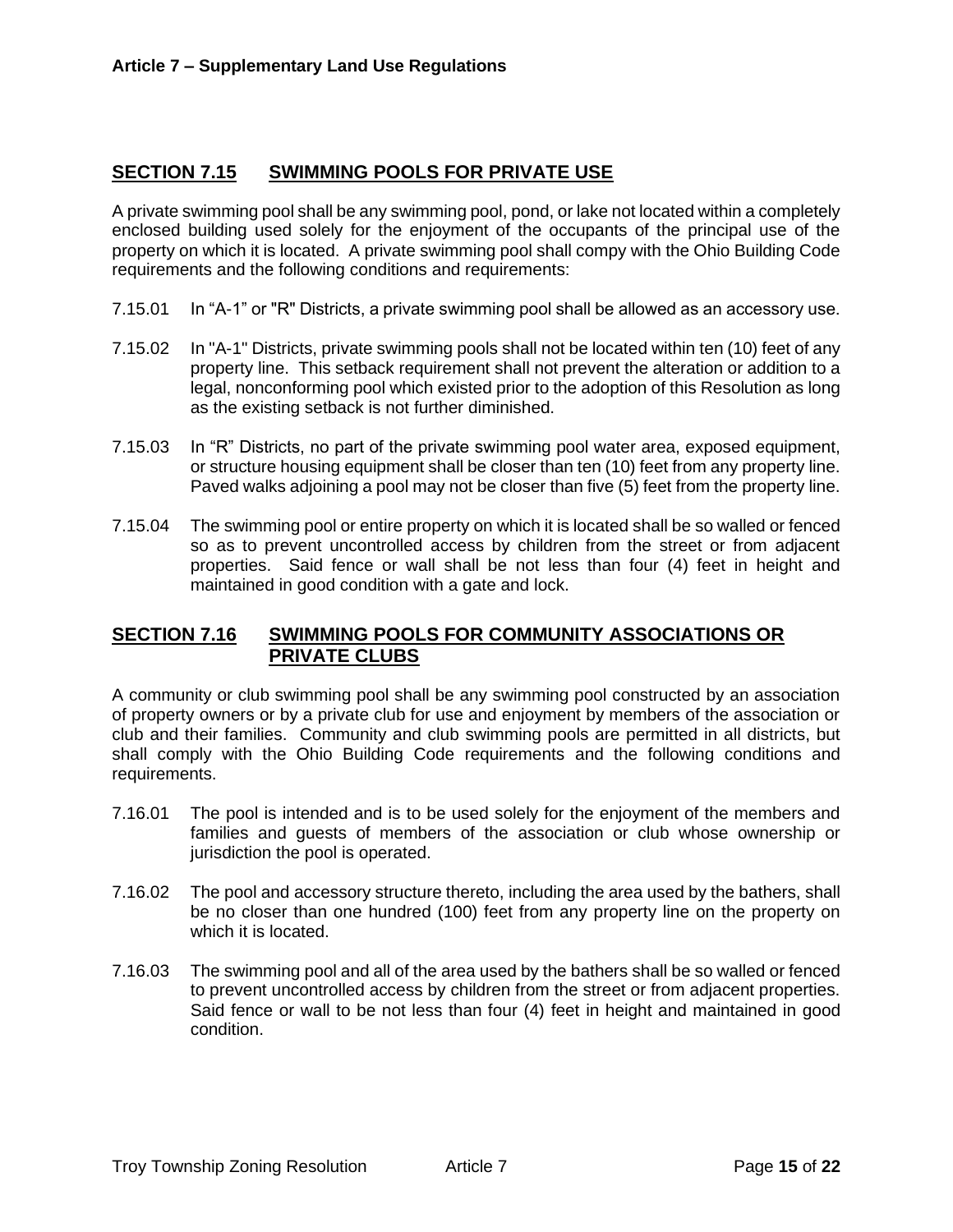## **SECTION 7.17 TEMPORARY BUILDINGS AND USES**

Temporary buildings, structures or uses and/or temporary open storage of equipment shall be permitted subject to approval and conditions by the Board of Zoning Appeals under Article 12.04 (Conditional Use Review).

## **SECTION 7.18 WIND TURBINE <sup>13</sup>**

7.18.01 Purpose. Troy Township has established the following regulations for wind turbines for all zoned districts to ensure the health, safety, aesthetic, property value, and general welfare of all township residents. These regulations should be interpreted to minimize noise radiation, light strobing, ice throw, and other negative health, safety, aesthetic, property value, and general welfare impacts on adjoining and neighboring issues.

7.18.02 Definitions. For the purpose of the regulation in all zoned districts on-site use of wind turbine generators, the following terms as defined as set forth below:

Accessory Structure; Structures such as sheds, storage sheds, pool houses, unattached garages, and barns.

Anemometer: An instrument that measures the force and direction of the wind

Clear Fall Zone: An area surrounding the wind turbine unit into which the turbine and-or burbine components might fall due to inclement weather, poor maintenance, faulty construction methods, or any other condition causing turbine failure that shall remain unobstructed and confined within the property lines of the primary parcel where the turbine is located at, the purpose being that if the turbine should fall or otherwise become damaged, the falling structure will be confined to the primary parcel and will not fall onto dwellings, **any inhabited buildings,** and will not intrude onto a neighboring property.

Cowling: A streamlined removable metal that covers the trubine's nacelle.

Decibel: A unit of relative loudness equal to ten times the common logarithm of the ratio of two readings. For sound, the decibel scale runs from zero fo the least perceptible sound to 130 for sound that causes pain.

Nacelle: A separate streamlined metal enclosure that covers the essential mechanical components of the trubine.

Primary Structure: For each property, the structure that one or more persons occupy the majority of time on that property for either business or personal reasons. Primary structures include structures such as residences, commercial buildings, hospitals, ad day care facilities.

Primary structures exclude structures such as funting sheds, storage sheds, pool houses, unattached garages, and barns.

Professional Engineer Removed <sup>14</sup>

<sup>13</sup> Amended 8/25/2021 by Resolution 10-2021 (effective 9/24/2021)

<sup>14</sup> Amended 8/25/2021 by Resolution 10-2021 (effective 9/24/2021)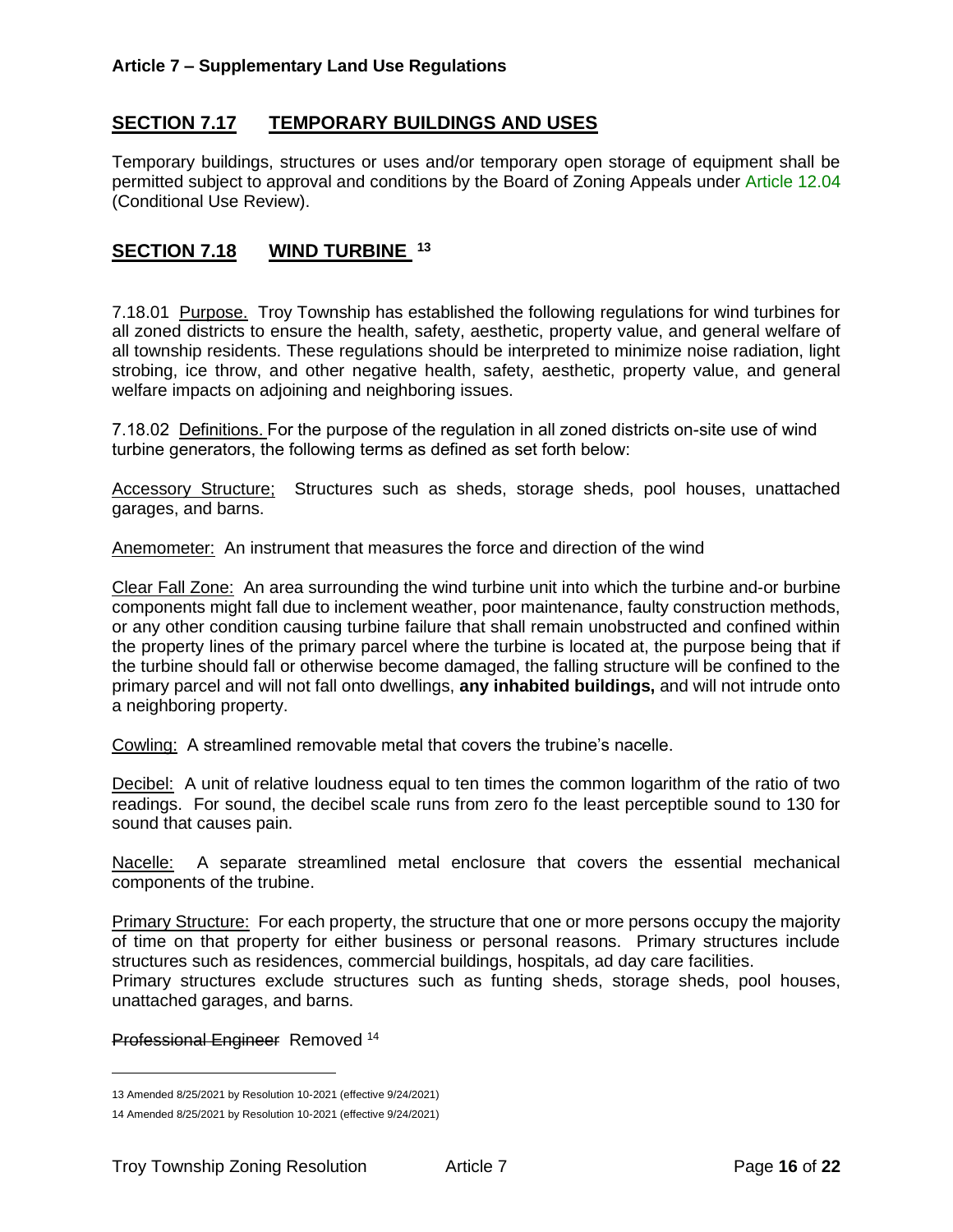Wind Power Turbine Owners: The person or persons who own the Wind Turbine structure.

Wind Power Turbine Tower: The support structure to which the trubine and roter is attached.

Wind Power Turbine Tower Height: The distance from the rotor blade at its highest point to the top surface of the Wind Power Generating Facility (WPGF) foundation.

#### 7.18.03 Procedures 15

An Applicant shall provide the Township Zoning Inspector with the following items and/or information for wind turbines for all zoning districts.

- 1) Location of all public and private airports in relation to the location of the turbine.
- 2) A report that shows the following information must be provided:
	- a) The total size and height of the unit.
	- b) The total size and depth on the unit's concrete mounting pad, as well as soil and bedrock data.
	- c) A list and/or depiction of all safety features including but not limited to anti-climb devices, grounding devices, and lightning protection.
	- d) Data specifying the kilowatt size and generating capacity of the particular unit.
	- e) The maximum decibel level of the particular unit as confirmed by the turbine manufacturer.
	- f) A site drawing showing the location of the unit in relation to existing structures on the property, roads and other public right of ways, and neighboring properties.
	- g) A "clear fall zone" as recommended by the manufacturer.
	- h) A maintenance schedule and dismantling plan.
	- i) Maximum decibel level according to manufacture's specifications.

#### 7.18.04 On-Site Generation and Use Wind Turbines. <sup>16</sup>

1) Wind turbines for generation and use on-site in all zoned districts shall be conditional use and shall meet of the following requirements: <sup>17</sup>

- a) Height: 100 feet maximum as measured by the length of the turbine propeller at maximum vertical rotation to the ground level of the tower.
- b) Setback: Height of the turbine plus 25% from property lines of adjacent property owners and any road right of ways to prevent damage or injury from ice throws and structural collapse.
- c) Decibel: Within 50 to 70 decibels when in operation as confirmed by manufacturer specifications or decibel measurements from adjacent property line as measured by a certified decibel technician.

<sup>15</sup> Amended 8/25/2021 by Resolution 10-2021 (effective 9/24/2021)

<sup>16</sup> Amended 8/25/2021 by Resolution 10-2021 (effective 9/24/2021)

<sup>17</sup> Amended 8/25/2021 by Resolution 10-2021 (effective 9/24/2021)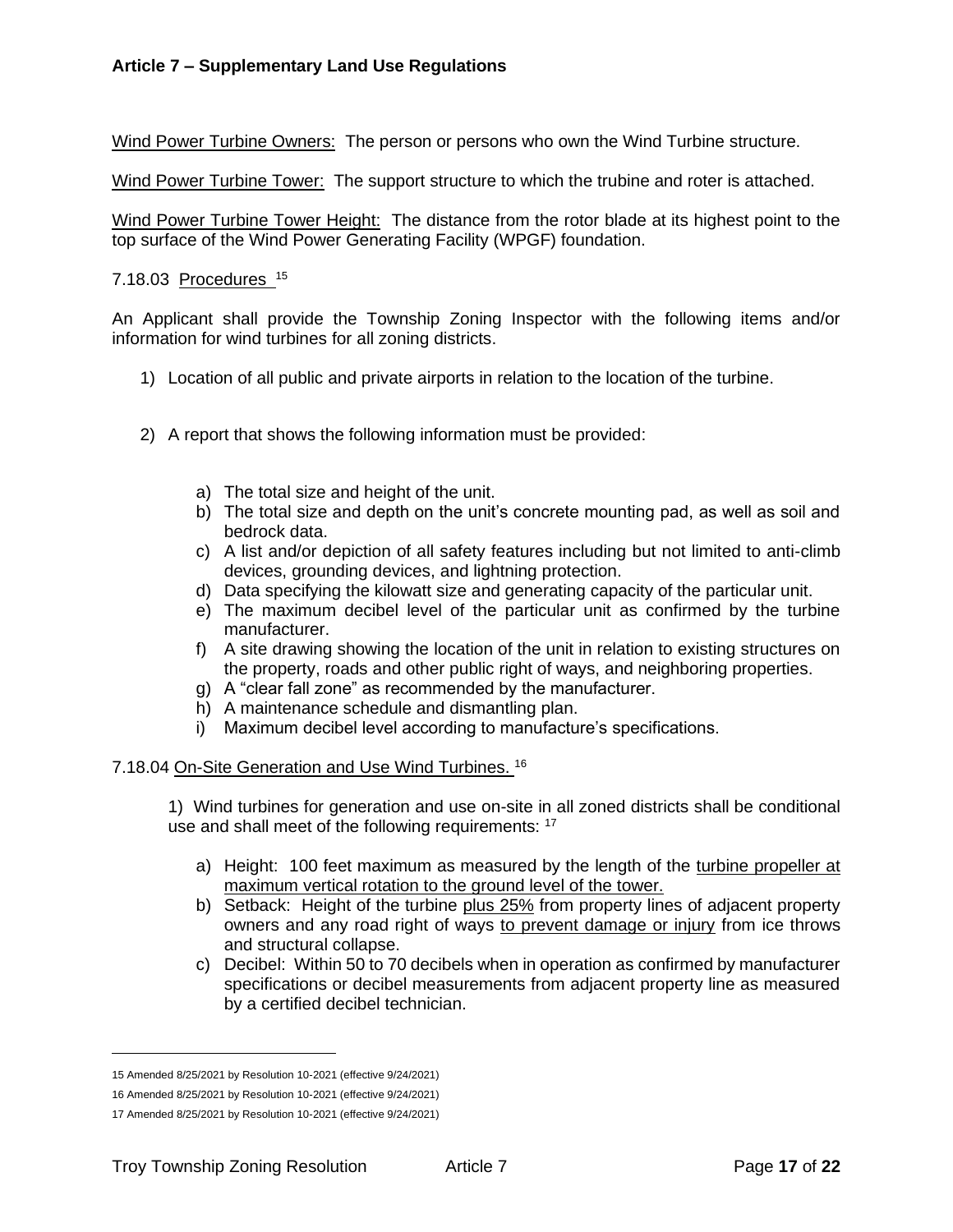- d) Wiring: Underground wiring in compliance with federal, state, or local regulations and building code and with manufacturer's specifications.
- e) Maintenance: Maintained in good working condition at all times.
- f) High Voltage Warning: Clearly legible sign on tower warning "high voltage area."
- g) Wind turbines shall be considered an accessory structure. <sup>18</sup>

#### 7.18.05 Wind Turbines <sup>19</sup>

1) Wind Turbines shall be conditional in all zoned districts.

| Acreage                     | Number of Wind Turbines         |
|-----------------------------|---------------------------------|
| 1 acre or less              |                                 |
| 1.1 to 2 acres              |                                 |
| 2.1 to 5 acres              |                                 |
| Parcels larger than 5 acres | 3 as long as they meet setbacks |

Number of Wind Turbines Allowed <sup>20</sup>

#### 7.18.06 Abandonment/Cessation of Operation

- 1) Any wind turbine and related appurtenances and structures are deemed abandoned if the turbine ceases generation of electricity for more than thirty (30) days except for good cause as demonstrated by written notice to the Board of Township Trustees.
- 2) Upon cessation of operation or abandonment, the property owner shall:
	- a) Send notice to the Board of Township Trustees within 30 days after cessation of operation or abandonment.
	- b) Remove all apparatus, support, and other hardware from the property at the owner's expense within twelve (12) months of abandonment or cessation of operation.

## **SECSTION 7.19 OUTDOOR FURNACES**  *21*

No person shall construct, install, establish or operate or maintain an outdoor furnace other than in compliance with this section.

7.19.01 Permit Application and Requirements<sup>22</sup>

In all use districts, a zoning permit shall be required to construct or install an outdoor furnace. When applying for a zoning permit, the applicant shall provide the following:

<sup>18</sup> Amended 8/25/2021 by Resolution 10-2021 (effective 9/24/2021)

<sup>19</sup> Amended 8/25/2021 by Resolution 10-2021 (effective 9/24/2021)

<sup>20</sup> Amended 8/25/2021 by Resolution 10-2021 (effective 9/24/2021) 21 Amended 4/25/2012 by Resolution 06-2012 (effective 5/25/2012)

<sup>22</sup> Amended 4/25/2012 by Resolution 06/2012 (effective 5/25/2012)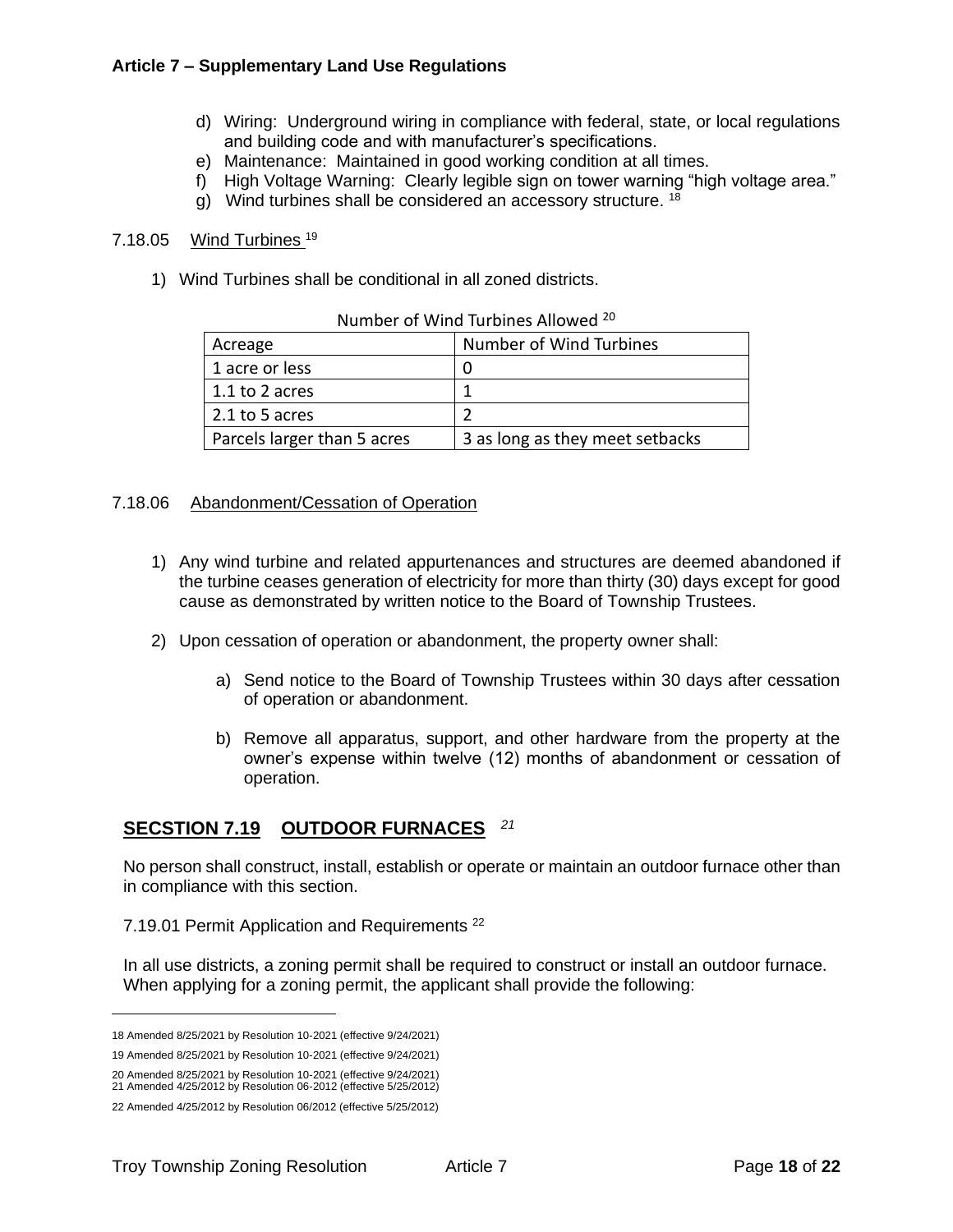- 1) Name of property owner(s), address(s), and parcel number.
- 2) A site plan including maps showing the proposed location of the outdoor furnace, property lines, setback distances, the principal building, proposed stack height and neighboring structures, as applicable.
- 3) Other relevant information as may be reasonable requested.
- 4) Signature of the applicant.

7.19.02 Outdoor Furnace Regulations and Requirements<sup>23</sup>

- 1) An Outdoor Furnace must meet current EPA requirements at the time of installation and must be installed and operated according to EPA and manufacturing guidelines. No person shall construct, establish or install a new Outdoor Furnace that is not an EPA Phase 2 Progam qualified Model. These Outdoor Furnaces must follow Federal Government Guidelines.
- 2) Outdoor Furnace shall be located in the rear yard or in the rear ¼ side yard and shall be at least fifteen (15) feet from the property line. Outdoor Furnaces shall not be located in the front yard.
- 3) Outdoor Furnaces shall be a minimum of ten (10) feet from all buildings on the premises.
- 4) Outdoor Furnace Chimney height shall be a minimum of twelve (12) feet measured from ground level unless the manufacturer requires a greater height.
- 5) Outdoor Furnaces must burn seasoned wood and/or other fuels approved by the manufacturer. An Outdoor Furnace may not burn household or other solid wastes.
- 6) It is required that a concrete pad be placed under the Outdoor Furnace.
- 7) Stored wood/fuel shall be protected from vermin infestation (Refer to Article 2 "Nuisance").

# **SECTION 7.20 TRANSPORTATION-FOR-HIRE-BUSINESS**  24

- A. Transportation-for-hire business with not more than three commercial vehicles or trailers may be located in an "A" or "R" district so long as the business is operated from a parcel with an owner/operator single family dwelling. Any transportation-for-hire business with three or fewer vehicles and/or trailers may be permitted as a conditional use in an "A" district provided: the site, lot or parcel is located along a major roadway as designated in the Wood County Major Street and Highway Plan, access to the site does not require travel on a designated township road, and the business is operated from a minimum 2 acre parcel with an owner/operator single-family dwelling.
- B. Any transportation-for-hire business wherever located in the township must meet the following requirements:
	- 1. All vehicles, used for the Transportation-for-Hire, parts, tires and other vehicle supplies shall be stored in an enclosed building.
	- 2. The driveway surface area shall be graveled or paved and shall be within the established setbacks.

<sup>23</sup> Amended 4/25/2012 by Resolution 06-2012 (effective 5/25/2012)

<sup>24</sup> Amended 10/28/2020 by Resolution 9-2020 (effective 11/27/2020)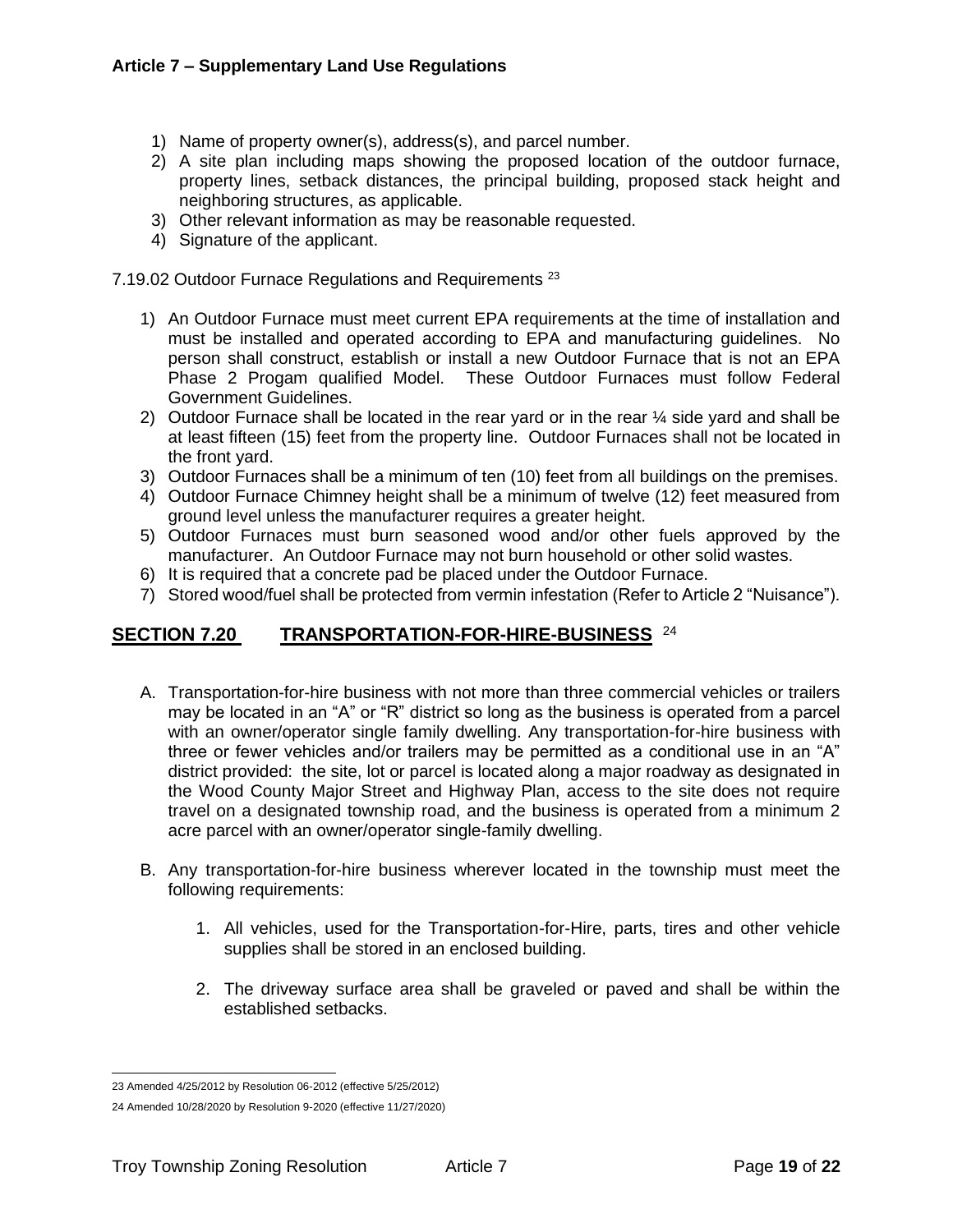- 3. No more than one building or structure associated with the transportation-for-hire business shall be located on the property. The maximum floor area of such building or structure shall not exceed 3200 (three thousand two hundred) square feet.
- C. This provision does not apply to the following:
	- 1. Vehicles and trailers licensed as agricultural vehicles or trailers which are integral part of an on-site agricultural business;
	- 2. Buildings or structures of, or the use of land by, a person engaged in the transportation of farm supplies to the farm or farm products from farm to market or to food fabricating plants and;
	- 3. Infrequent short term parking of a commercial vehicle or trailer for the delivery of goods to a premises for use on the premises;

# **Section 7.21 Solar Panel Regulations** <sup>25</sup>

Solar Panel arrays for on-site use shall be allowed in all zoning districts installed on permitted principal or accessory buildings or as free-standing structures subject to the following conditions:

7.21.01 Free Standing Solar Panel Arrays

Free-standing solar panel arrays that are not attached to a building shall be permitted subject to the following regulations:

- a) Free-standing solar panel arrays shall not be permitted in the front yard.
- b) Free-standing solar panel arrays shall be set back by a minimum of fifteen feet (15) from all side property lines and ten feet (10) from the rear property line.
- c) Free-standing solar panel arrays shall not exceed a height of twelve feet (12).
- d) The ground surface area covered by free-standing solar panel arrays shall not exceed forty percent (40%) of the available combined side and rear yards.
- e) All power transmission lines shall be underground.

#### 7.21.02 Roof Mounted Solar Panel Arrays

Where attached to building, the solar panels shall be subject to the same regulations as the building in terms of height and setbacks. Solar panels may be attached to the roof only.

- a) Roof mounted panels shall include solar panels integrated as the surface layer of the roof structure with no additional apparent change in relief or projection (the preferred installation), or separate flush-mounted solar panels attached to the roof surface.
- b) Solar panels integrated as the surface layer of the roof structure may be located on any part of the roof.
- c) Separate flush-mounted solar panels installed on a building or structure with a sloped roof surface shall not project vertically above the peak of the roof to which it is attached.
- d) Solar panels mounted on a flat roof shall not project vertically higher than the height of the parapet wall surrounding the roof or shall be screened by architectural features.

<sup>25</sup> Amended 3/24/2021 by Resolution 02-2021 (effective April 23, 2021)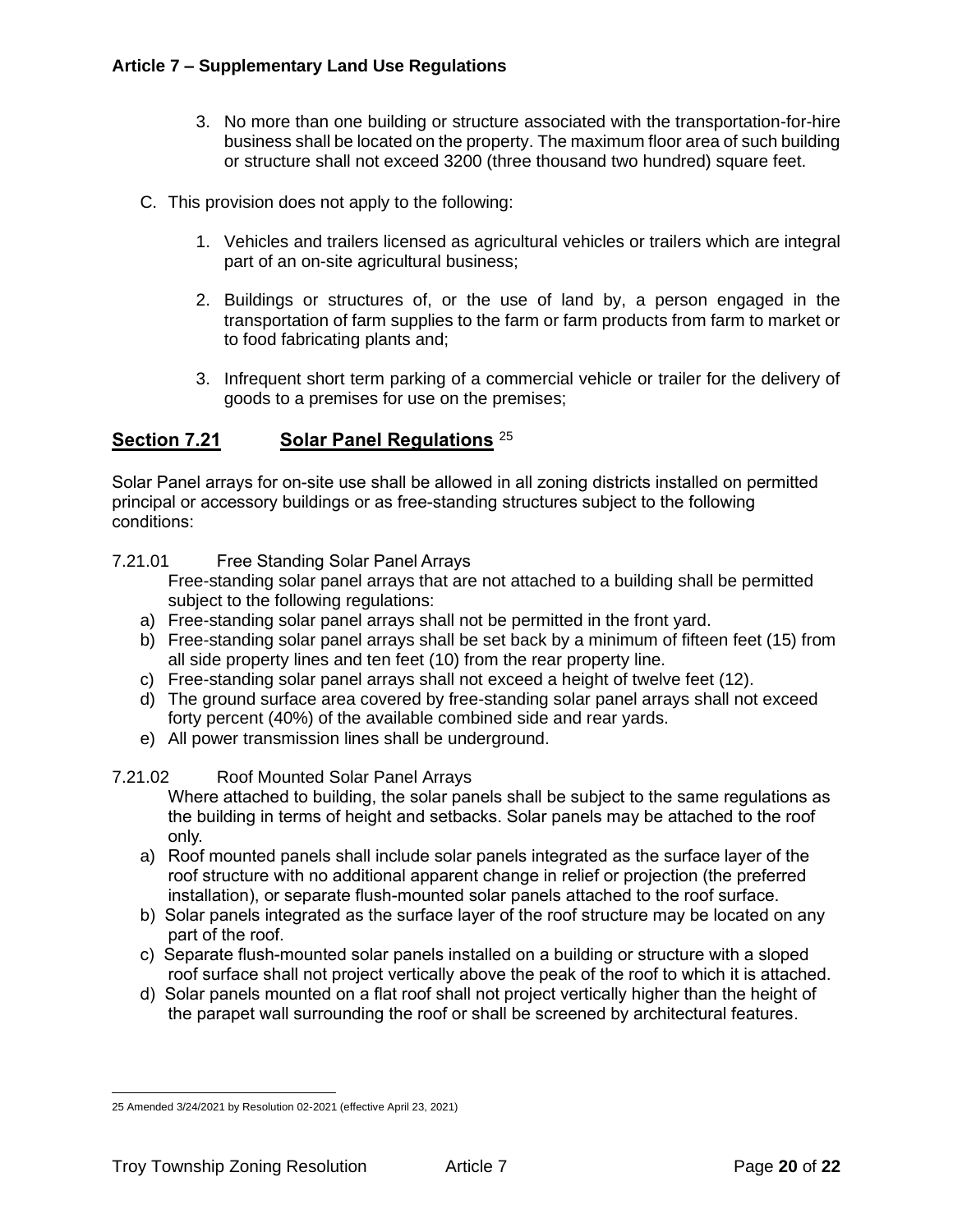#### 7.21.03 Solar Panel Array Maintenance

Solar panel arrays must be maintained in good working order. Panels that become inoperable for more than twelve (12) months must be repaired or removed by the owner within thirty (30) days of issuance of zoning violation. Removal includes removal of all apparatuses, supports, and or other hardware associated with the solar panel array.

#### 7.21.04 Solar Panel Array Glare

Solar panel arrays shall be placed and arranged such that reflected solar radiation or glare shall not create a hazard or nuisance to adjacent buildings or roadways.

#### 7.21.05 Principal Solar Energy Systems (PSES)

PSES shall be permitted as a conditional use in any district except residential.

- 1. Site Plan Requirements
- a. Location of all public and private airports in relation to the location of the alternative energy system, as well as any applicable FAA restrictions that may be applicable to the solar panel array.
- b. A site drawing showing the location of the unit, system or array in relation to existing structures on the property, roads and other public right of ways, and contiguous parcels.
- c. A maintenance schedule as well as a dismantling plan that outlines how the unit, system, or array will be dismantled, shall be required as part of the permit.
- d. Description of compliance with NFPA 1 (National Fire Protection Association) for firefighting access.
- e. Listing of owner(s), operator(s) and maintenance providers.
- f. Proper drainage away from adjacent property and buildings.
- g. Demonstrate compliance with Article 8 Landscaping Requirements
- h. Provide planting and landscape plan.
- i. Provide vegetation control plan.

2. Ground Mounted Principal Solar Energy Systems

a. All on-site transmission and plumbing lines shall be placed underground.

b. Maintenance Solar panel arrays must be maintained in good working order. Panels that become inoperable for more than twelve (12) months must be repaired or removed by the owner within thirty (30) days of issuance of zoning violation. Removal includes removal of all apparatuses, supports, and or other hardware associated with the solar panel array.

c. Glare: Solar panel arrays shall be placed and arranged such that reflected solar radiation or glare shall not create a hazard or nuisance to adjacent buildings or roadways.

#### 3. Decommissioning

a. The PSES owner shall notify the township immediately upon cessation or abandonment of the operation. If no electricity is generated by such system for a period of six (6) continuous months the PSES shall be presumed to be discontinued or abandoned.

b. The PSES owner shall then have six (6) months in which to dismantle and remove all PSES solar related equipment or appurtenances related thereto, including but